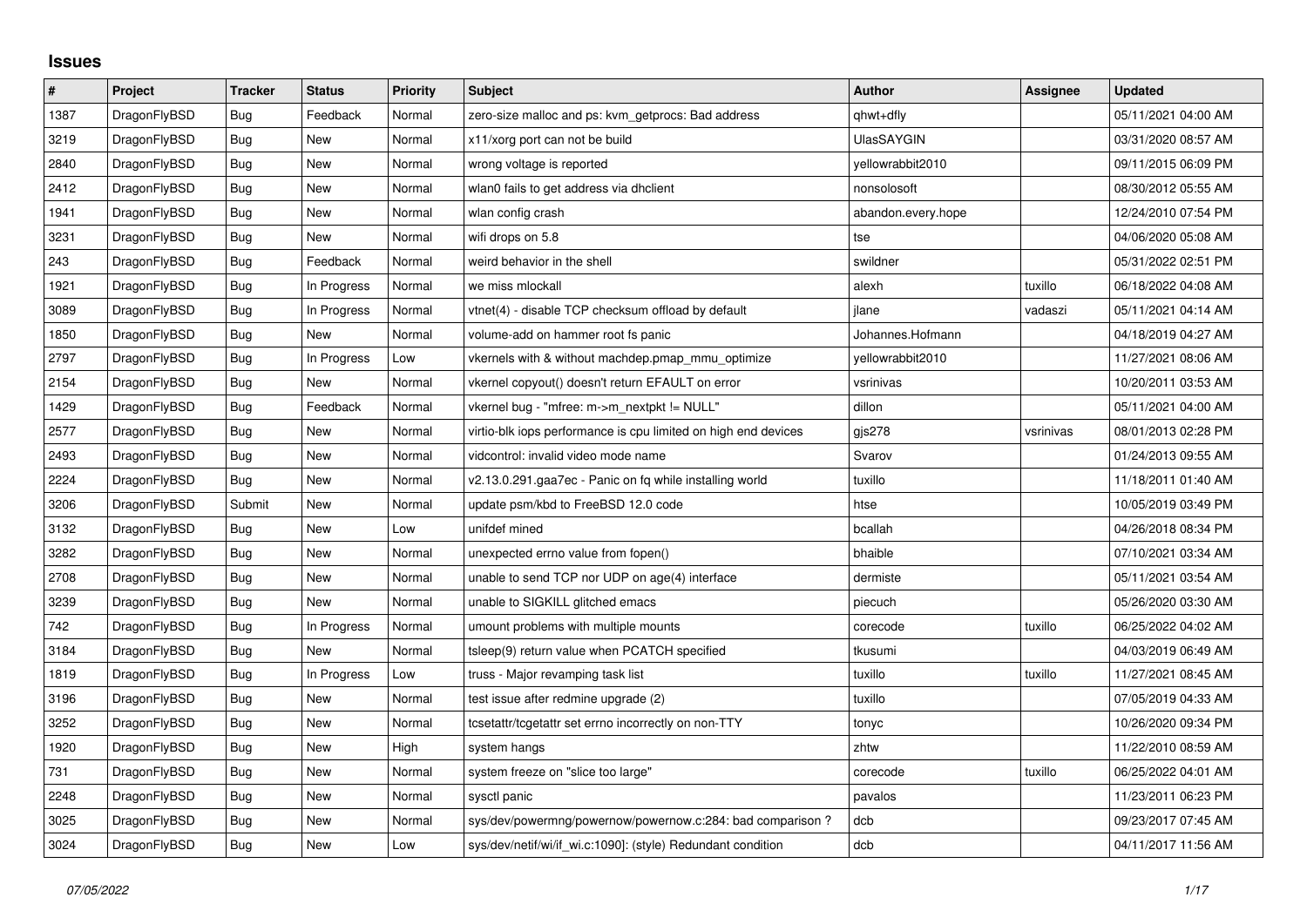| #    | Project      | <b>Tracker</b> | <b>Status</b> | <b>Priority</b> | <b>Subject</b>                                                                                                 | <b>Author</b>    | Assignee | <b>Updated</b>      |
|------|--------------|----------------|---------------|-----------------|----------------------------------------------------------------------------------------------------------------|------------------|----------|---------------------|
| 3076 | DragonFlyBSD | Bug            | <b>New</b>    | Normal          | sys/dev/netif/ig_hal/e1000_ich8lan.c:1594: sanity checking mixup ?                                             | dcb              |          | 10/11/2017 01:58 AM |
| 3022 | DragonFlyBSD | <b>Bug</b>     | <b>New</b>    | Normal          | sys/dev/netif/ath/ath/if_ath.c:2142: strange bitmask?                                                          | dcb              |          | 04/11/2017 11:49 AM |
| 3021 | DragonFlyBSD | Bug            | In Progress   | Normal          | sys/dev/drm/i915/i915_gem_stolen.c:115]: (error) Signed integer<br>overflow for expression '65535<<20'         | dcb              |          | 04/11/2017 12:46 PM |
| 3018 | DragonFlyBSD | <b>Bug</b>     | <b>New</b>    | Normal          | sys/bus/u4b/wlan/if_run.c:5464]: (style) Redundant condition                                                   | dcb              |          | 04/11/2017 11:26 AM |
| 2957 | DragonFlyBSD | <b>Bug</b>     | Feedback      | Normal          | swapoff -a followed by swapon -a doesn't give your swap back                                                   | neilb            |          | 10/09/2016 04:17 AM |
| 2892 | DragonFlyBSD | <b>Bug</b>     | <b>New</b>    | Normal          | swap_pager:indefinite wait bufferf error                                                                       | <b>Ihmwzy</b>    |          | 02/21/2016 10:32 PM |
| 3209 | DragonFlyBSD | <b>Bug</b>     | New           | Normal          | svc has some minor bugs                                                                                        | arcade@b1t.name  |          | 10/24/2019 09:08 AM |
| 1368 | DragonFlyBSD | <b>Bug</b>     | In Progress   | Normal          | suspend signal race?                                                                                           | qhwt+dfly        |          | 05/11/2021 03:51 AM |
| 2297 | DragonFlyBSD | <b>Bug</b>     | <b>New</b>    | Normal          | strange NFS (client) error messages / problems                                                                 | Anonymous        |          | 02/19/2012 02:59 PM |
| 2557 | DragonFlyBSD | Bug            | <b>New</b>    | Normal          | stock 3.4.1 kernel halts during booting if dm and dm_target_crypt<br>are loaded and RAID controller is present | phma             |          | 05/12/2013 10:38 PM |
| 2055 | DragonFlyBSD | Bug            | <b>New</b>    | Normal          | $ssh + IPV6 + bridge \Rightarrow$ connection freezes                                                           | steve            |          | 04/24/2011 07:13 PM |
| 2067 | DragonFlyBSD | <b>Bug</b>     | <b>New</b>    | Normal          | sound/pcm: "play interrupt timeout, channel dead"                                                              | matthiasr        |          | 05/11/2021 03:55 AM |
| 2746 | DragonFlyBSD | Bug            | New           | Normal          | some fraction of xterms started from the xmonad window manager<br>get killed with SIGALRM                      | isenmann         | profmakx | 12/28/2014 02:51 AM |
| 2136 | DragonFlyBSD | Bug            | <b>New</b>    | Normal          | socketpair() doesn't free file descriptors on copyout failure                                                  | vsrinivas        |          | 04/05/2013 09:13 AM |
| 2252 | DragonFlyBSD | <b>Bug</b>     | <b>New</b>    | Low             | snd_hda not useable if loaded via /boot/loader.conf                                                            | xbit             | swildner | 12/14/2011 12:23 AM |
| 2090 | DragonFlyBSD | <b>Bug</b>     | Feedback      | Normal          | snd hda does not support headphone automute                                                                    | justin           |          | 03/29/2012 08:03 PM |
| 1700 | DragonFlyBSD | Submit         | In Progress   | Normal          | skip boot2 menu on <enter></enter>                                                                             | Johannes.Hofmann | tuxillo  | 05/15/2022 08:35 AM |
| 2167 | DragonFlyBSD | Bug            | <b>New</b>    | Normal          | shutdown/reboot fails after uptime msg                                                                         | marino           |          | 11/28/2011 03:01 AM |
| 3319 | DragonFlyBSD | <b>Bug</b>     | <b>New</b>    | Normal          | setproctitle() calls can change effect of later setproctitle() calls                                           | tonyc            |          | 06/29/2022 06:10 PM |
| 2877 | DragonFlyBSD | <b>Bug</b>     | <b>New</b>    | Low             | sed fails when working with UTF-8 locale and non-UTF symbols                                                   | arcade@b1t.name  |          | 12/30/2015 11:20 AM |
| 2199 | DragonFlyBSD | <b>Bug</b>     | New           | Normal          | screen segfaults if utmpx isn't present                                                                        | pavalos          |          | 11/15/2011 10:52 PM |
| 901  | DragonFlyBSD | <b>Bug</b>     | Feedback      | Normal          | route show needs to get data from all cpus                                                                     | corecode         | tuxillo  | 05/11/2021 03:50 AM |
| 1563 | DragonFlyBSD | Bug            | Feedback      | Normal          | reset(1) doesn't reset terminal to the defaults                                                                | hasso            |          | 03/10/2013 04:17 AM |
| 3217 | DragonFlyBSD | Bug            | New           | Normal          | rescue tools: make install fails if rescue folder doesn't exist                                                | t dfbsd          |          | 11/27/2019 08:16 PM |
| 3170 | DragonFlyBSD | <b>Bug</b>     | <b>New</b>    | Normal          | repeatable nfsd crash                                                                                          | tse              |          | 06/11/2020 05:52 AM |
| 2331 | DragonFlyBSD | i Bug          | New           | Normal          | reading mouse mode from unopen file descriptor hangs mouse<br>driver                                           | phma             |          | 03/14/2012 09:43 AM |
| 2292 | DragonFlyBSD | <b>Bug</b>     | New           | Normal          | re interface with jumbo frames (mtu larger than 1500) hangs after<br>some traffic                              | Anonymous        |          | 01/31/2012 12:11 AM |
| 2045 | DragonFlyBSD | <b>Bug</b>     | New           | Normal          | ral(4): Fatal trap 12: page fault while in kernel mode (two panics)                                            | herrgard         |          | 11/03/2011 05:34 PM |
| 3238 | DragonFlyBSD | <b>Bug</b>     | New           | Normal          | race conditions when printing from vkernel console                                                             | piecuch          |          | 05/19/2020 02:50 PM |
| 1440 | DragonFlyBSD | <b>Bug</b>     | New           | Normal          | ptrace/gdb doesn't work after process blocks SIGTRAP                                                           | corecode         | tuxillo  | 05/11/2021 03:52 AM |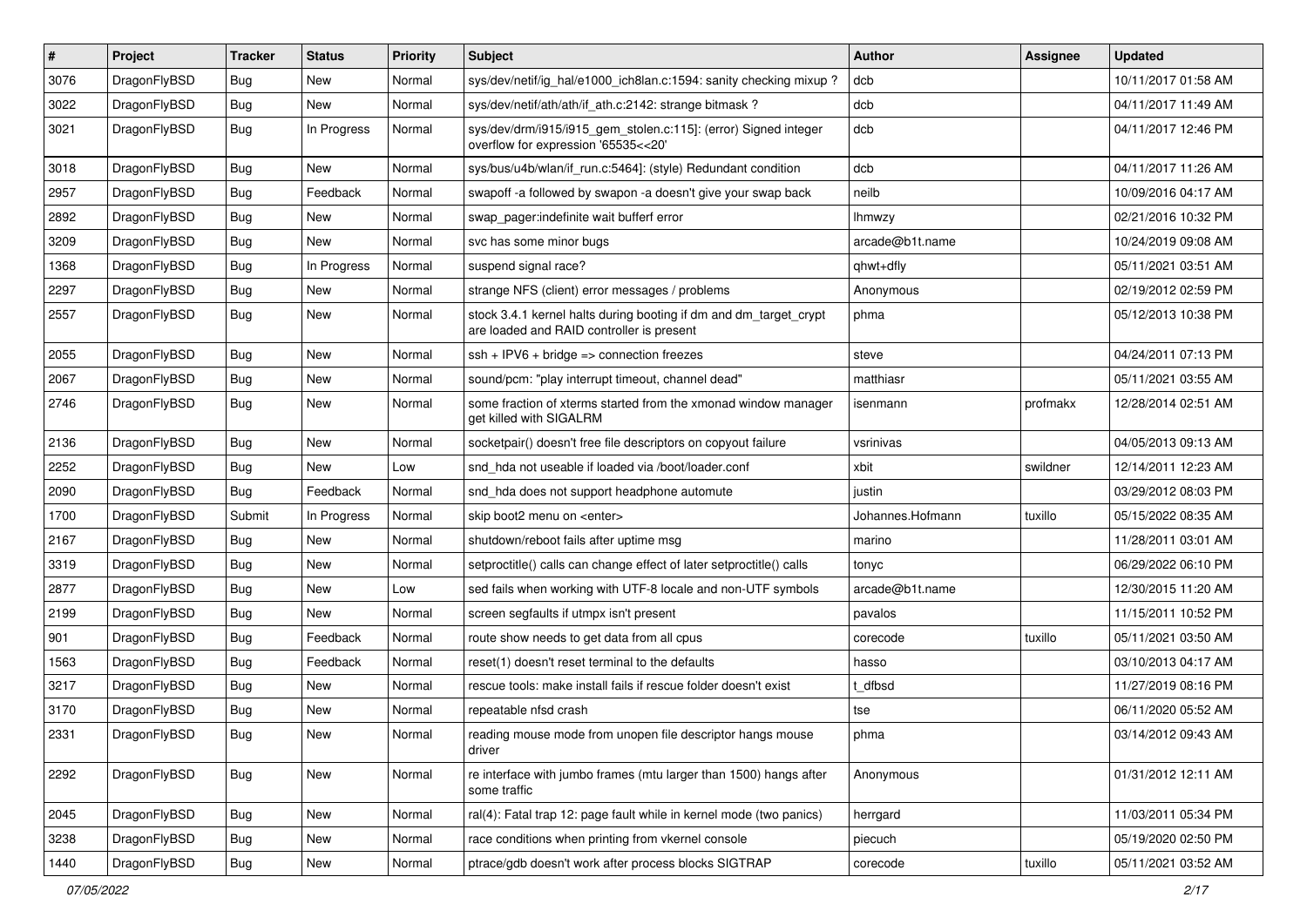| $\vert$ # | Project      | <b>Tracker</b> | <b>Status</b> | <b>Priority</b> | Subject                                                                                                                                                                                           | <b>Author</b> | <b>Assignee</b> | <b>Updated</b>      |
|-----------|--------------|----------------|---------------|-----------------|---------------------------------------------------------------------------------------------------------------------------------------------------------------------------------------------------|---------------|-----------------|---------------------|
| 847       | DragonFlyBSD | <b>Bug</b>     | Feedback      | Normal          | processes getting stuck on mount point                                                                                                                                                            | corecode      | tuxillo         | 05/11/2021 03:50 AM |
| 2075      | DragonFlyBSD | <b>Bug</b>     | New           | Normal          | pflogd on x86 64                                                                                                                                                                                  | fanch         |                 | 05/16/2011 04:04 PM |
| 3228      | DragonFlyBSD | <b>Bug</b>     | New           | Low             | pfi kif unref: state refcount $\leq$ 0 in dmesg                                                                                                                                                   | justin        |                 | 03/05/2021 06:39 AM |
| 2586      | DragonFlyBSD | <b>Bug</b>     | New           | Normal          | pf: "modulate" state seems problematic                                                                                                                                                            | srussell      |                 | 09/25/2013 07:36 PM |
| 1969      | DragonFlyBSD | <b>Bug</b>     | New           | Normal          | pf-related network problem                                                                                                                                                                        | pavalos       | lentferj        | 02/01/2011 06:57 PM |
| 1489      | DragonFlyBSD | <b>Bug</b>     | Feedback      | Normal          | panic: ufs dirbad: bad dir                                                                                                                                                                        | rumcic        |                 | 03/10/2013 04:34 AM |
| 1634      | DragonFlyBSD | <b>Bug</b>     | <b>New</b>    | Normal          | panic: spin_lock: 0xe4ad1320, indefinitive wait!                                                                                                                                                  | elekktretterr |                 | 01/19/2015 03:21 AM |
| 2080      | DragonFlyBSD | Bug            | New           | Normal          | panic: lockmgr thrd sleep: called from interrupt, ipi, or hard code<br>section                                                                                                                    | rumcic        |                 | 05/30/2011 05:06 PM |
| 3245      | DragonFlyBSD | <b>Bug</b>     | New           | Normal          | panic: free: guard1x fail, i915 load from loader.conf                                                                                                                                             | polachok      |                 | 08/21/2020 10:36 AM |
| 1249      | DragonFlyBSD | <b>Bug</b>     | Feedback      | Normal          | panic: ffs vfree: freeing free inode                                                                                                                                                              | rumcic        |                 | 03/10/2013 05:13 AM |
| 2370      | DragonFlyBSD | Bug            | New           | Normal          | panic: ffs valloc: dup alloc                                                                                                                                                                      | marino        | vsrinivas       | 02/01/2013 09:28 AM |
| 2048      | DragonFlyBSD | <b>Bug</b>     | New           | Normal          | panic: ffs sync: rofs mod                                                                                                                                                                         | pavalos       |                 | 04/12/2011 05:45 AM |
| 1944      | DragonFlyBSD | Bug            | New           | Normal          | panic: backing object 0xdea7b258 was somehow re-referenced<br>during collapse!                                                                                                                    | sepherosa     |                 | 12/27/2010 02:06 AM |
| 1577      | DragonFlyBSD | Bug            | Feedback      | Normal          | panic: assertion: leaf->base.obj_id == ip->obj_id in<br>hammer_ip_delete_range                                                                                                                    | ghwt+dfly     |                 | 05/11/2021 04:01 AM |
| 1481      | DragonFlyBSD | Bug            | Feedback      | Normal          | panic: assertion: kva_p(buf) in soopt_from_kbuf (after ipfw pipe<br>show, 2.2.1-R)                                                                                                                | combiner      |                 | 05/11/2021 04:01 AM |
| 1913      | DragonFlyBSD | Bug            | New           | Normal          | panic: assertion: ip->flush_state != HAMMER_FST_FLUSH in<br>hammer_flush_inode_core                                                                                                               | swildner      |                 | 11/20/2010 05:27 PM |
| 1218      | DragonFlyBSD | <b>Bug</b>     | In Progress   | Normal          | panic: assertion: $error == 0$ in hammer start transaction                                                                                                                                        | rumcic        |                 | 05/11/2021 04:00 AM |
| 1583      | DragonFlyBSD | Bug            | In Progress   | Normal          | panic: assertion: cursor->trans->sync_lock_refs > 0 in<br>hammer recover cursor                                                                                                                   | corecode      | tuxillo         | 05/11/2021 03:53 AM |
| 1593      | DragonFlyBSD | <b>Bug</b>     | Feedback      | Normal          | panic: assertion: ccb == ap->ap_err_ccb in ahci_put_err_ccb                                                                                                                                       | ftigeot       | ftigeot         | 05/15/2022 05:09 AM |
| 1448      | DragonFlyBSD | Bug            | Feedback      | Normal          | panic: assertion: _tp->tt_msg->tt_cpuid == mycpuid in<br>tcp_callout_active tcp_output tcp_usr_send netmsg_pru_send<br>netmsg_service tcpmsg_service_loop                                         | dillon        |                 | 05/11/2021 04:00 AM |
| 1769      | DragonFlyBSD | Bug            | <b>New</b>    | Normal          | panic: assertion: _tp->tt_msg->tt_cpuid == mycpuid in<br>tcp_callout_active                                                                                                                       | pavalos       | sjg             | 05/15/2022 11:07 AM |
| 2085      | DragonFlyBSD | Bug            | <b>New</b>    | Normal          | panic: assertion: (m->flags & PG MAPPED) == 0 in<br>vm_page_free_toq                                                                                                                              | vsrinivas     |                 | 06/10/2011 07:48 AM |
| 1917      | DragonFlyBSD | <b>Bug</b>     | New           | Normal          | panic: assertion: (RB_EMPTY(&ip->rec_tree) && (ip->flags &<br>HAMMER_INODE_XDIRTY) == 0)    (!RB_EMPTY(&ip->rec_tree)<br>&& (ip->flags & HAMMER_INODE_XDIRTY) != 0) in<br>hammer_flush_inode_done | qhwt.dfly     |                 | 11/24/2010 03:23 AM |
| 2254      | DragonFlyBSD | Bug            | New           | Normal          | panic: assertion "ref < &td->td_toks_end" failed in lwkt_gettoken at<br>/usr/src/sys/kern/lwkt_token.c:588                                                                                        | eocallaghan   |                 | 12/05/2011 10:21 PM |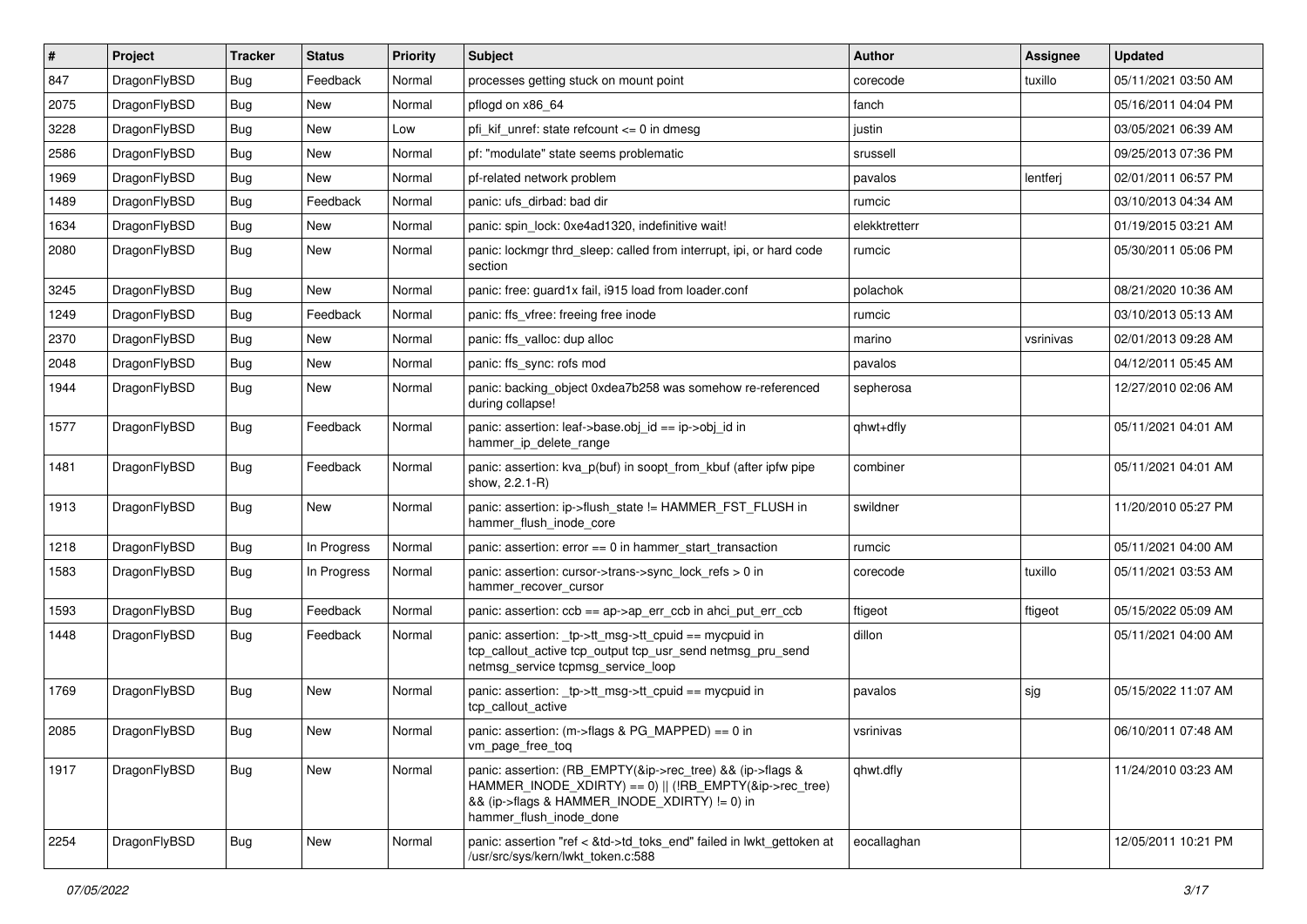| $\pmb{\#}$ | Project      | <b>Tracker</b> | <b>Status</b> | <b>Priority</b> | Subject                                                                                                                      | <b>Author</b>          | Assignee  | <b>Updated</b>      |
|------------|--------------|----------------|---------------|-----------------|------------------------------------------------------------------------------------------------------------------------------|------------------------|-----------|---------------------|
| 2245       | DragonFlyBSD | Bug            | New           | Normal          | panic: assertion "ref < &td->td_toks_end" failed in lwkt_gettoken at<br>/usr/src/sys/kern/lwkt_token.c:588                   | juanfra684             |           | 11/22/2011 07:41 PM |
| 2296       | DragonFlyBSD | <b>Bug</b>     | In Progress   | High            | panic: assertion "m->wire count > 0" failed                                                                                  | thomas.nikolajsen      |           | 08/30/2012 06:09 AM |
| 2436       | DragonFlyBSD | Bug            | New           | Normal          | panic: assertion "lp->lwp_qcpu == dd->cpuid" failed in<br>dfly_acquire_curproc                                               | thomas.nikolajsen      |           | 01/23/2013 11:07 AM |
| 2353       | DragonFlyBSD | <b>Bug</b>     | In Progress   | Normal          | panic: assertion "gd->gd_spinlocks_wr == 0" failed in<br>bsd4_schedulerclock                                                 | jaydg                  | alexh     | 11/28/2012 01:57 AM |
| 2453       | DragonFlyBSD | <b>Bug</b>     | <b>New</b>    | Normal          | panic: assertion "gd->gd_spinlocks == 0" failed                                                                              | Johannes.Hofmann       |           | 11/12/2012 12:54 PM |
| 3035       | DragonFlyBSD | Bug            | New           | Normal          | panic: assertion "cpu $>= 0$ && cpu $<$ ncpus" failed in netisr cpuport<br>at /usr/src/sys/net/netisr2.h:87                  | masu                   |           | 05/11/2017 01:24 AM |
| 2520       | DragonFlyBSD | Bug            | <b>New</b>    | Normal          | panic: assertion "IS_SERIALIZED((ifp->if_serializer))" failed in<br>if_default_serialize_assert at /usr/src/sys/net/if.c:437 | ano                    |           | 03/09/2013 12:14 AM |
| 1818       | DragonFlyBSD | Bug            | New           | Normal          | panic: Bad tailg NEXT (kqueue issue ?)                                                                                       | ftigeot                |           | 05/15/2022 11:40 AM |
| 2369       | DragonFlyBSD | Bug            | New           | Normal          | panic: Bad link elm 0xffffffe07edf6068 next->prev != elm                                                                     | jaydg                  |           | 08/15/2012 03:04 AM |
| 2645       | DragonFlyBSD | Bug            | New           | Normal          | panic with dsched fq and ioprio                                                                                              | jyoung15               |           | 02/20/2014 07:29 AM |
| 1861       | DragonFlyBSD | <b>Bug</b>     | <b>New</b>    | Normal          | panic via kprintf (lockmgr called in a hard section)                                                                         | vsrinivas              |           | 10/11/2010 12:56 AM |
| 2164       | DragonFlyBSD | Bug            | New           | Normal          | panic on reboot from usb.                                                                                                    | eocallaghan            |           | 10/27/2011 09:29 AM |
| 1661       | DragonFlyBSD | Bug            | In Progress   | Normal          | panic on password entry mount smb filesystem                                                                                 | vsrinivas              |           | 11/27/2021 08:29 AM |
| 3036       | DragonFlyBSD | Bug            | New           | Normal          | panic in icmp redirect start() ASSERT IN NETISR(0)                                                                           | tautolog               |           | 05/11/2017 07:27 PM |
| 1826       | DragonFlyBSD | Bug            | New           | Normal          | panic during boot: assertion so->so_port  in tcp_input                                                                       | ftigeot                |           | 05/15/2022 11:05 AM |
| 3049       | DragonFlyBSD | Bug            | <b>New</b>    | Normal          | panic DragonFly v4.8.1-RELEASE by mounting a malformed<br>msdosfs image [12.128]                                             | open.source@ribose.com |           | 08/14/2017 02:53 AM |
| 3052       | DragonFlyBSD | Bug            | New           | Normal          | panic DragonFly v4.8.1-RELEASE by mounting a malformed NTFS<br>image [64.000]                                                | open.source@ribose.com |           | 08/14/2017 03:22 AM |
| 3051       | DragonFlyBSD | Bug            | <b>New</b>    | Normal          | panic DragonFly v4.8.1-RELEASE by mounting a malformed NTFS<br>image [12.000]                                                | open.source@ribose.com |           | 08/14/2017 03:20 AM |
| 1282       | DragonFlyBSD | <b>Bug</b>     | Feedback      | Normal          | panic (trap 12) when booting SMP kernel on Atom 330 (dual core)                                                              | tomaz.borstnar         |           | 05/11/2021 04:00 AM |
| 1672       | DragonFlyBSD | Bug            | Feedback      | Normal          | panic (trap 12) around btree_search() in 2.4.1-RELEASE                                                                       | floid                  |           | 01/19/2015 03:36 AM |
| 2099       | DragonFlyBSD | Bug            | New           | Normal          | page fault panic in vm system                                                                                                | pavalos                |           | 07/10/2011 08:51 AM |
| 2013       | DragonFlyBSD | Bug            | In Progress   | Normal          | oversized DMA request loop                                                                                                   | josepht                |           | 05/11/2021 04:06 AM |
| 1101       | DragonFlyBSD | <b>Bug</b>     | Feedback      | Normal          | ohci related panic                                                                                                           | polachok               |           | 05/11/2021 04:00 AM |
| 2890       | DragonFlyBSD | <b>Bug</b>     | New           | Normal          | not able to boot usb installer on Toshiba Chromebook 2                                                                       | johnnywhishbone        |           | 02/22/2016 03:42 AM |
| 2113       | DragonFlyBSD | Bug            | New           | Normal          | nmalloc threaded program fork leak                                                                                           | vsrinivas              | vsrinivas | 08/11/2011 07:25 PM |
| 2490       | DragonFlyBSD | Bug            | New           | Normal          | nmalloc should color addresses to avoid cache bank conflictsw                                                                | vsrinivas              |           | 06/10/2014 05:51 AM |
| 2489       | DragonFlyBSD | Bug            | New           | Normal          | nmalloc doesn't cache VA for allocations > 8KB                                                                               | vsrinivas              |           | 06/10/2014 05:51 AM |
| 3225       | DragonFlyBSD | Bug            | New           | Normal          | nfsd freeze when using gemu                                                                                                  | tse                    |           | 03/17/2020 11:52 AM |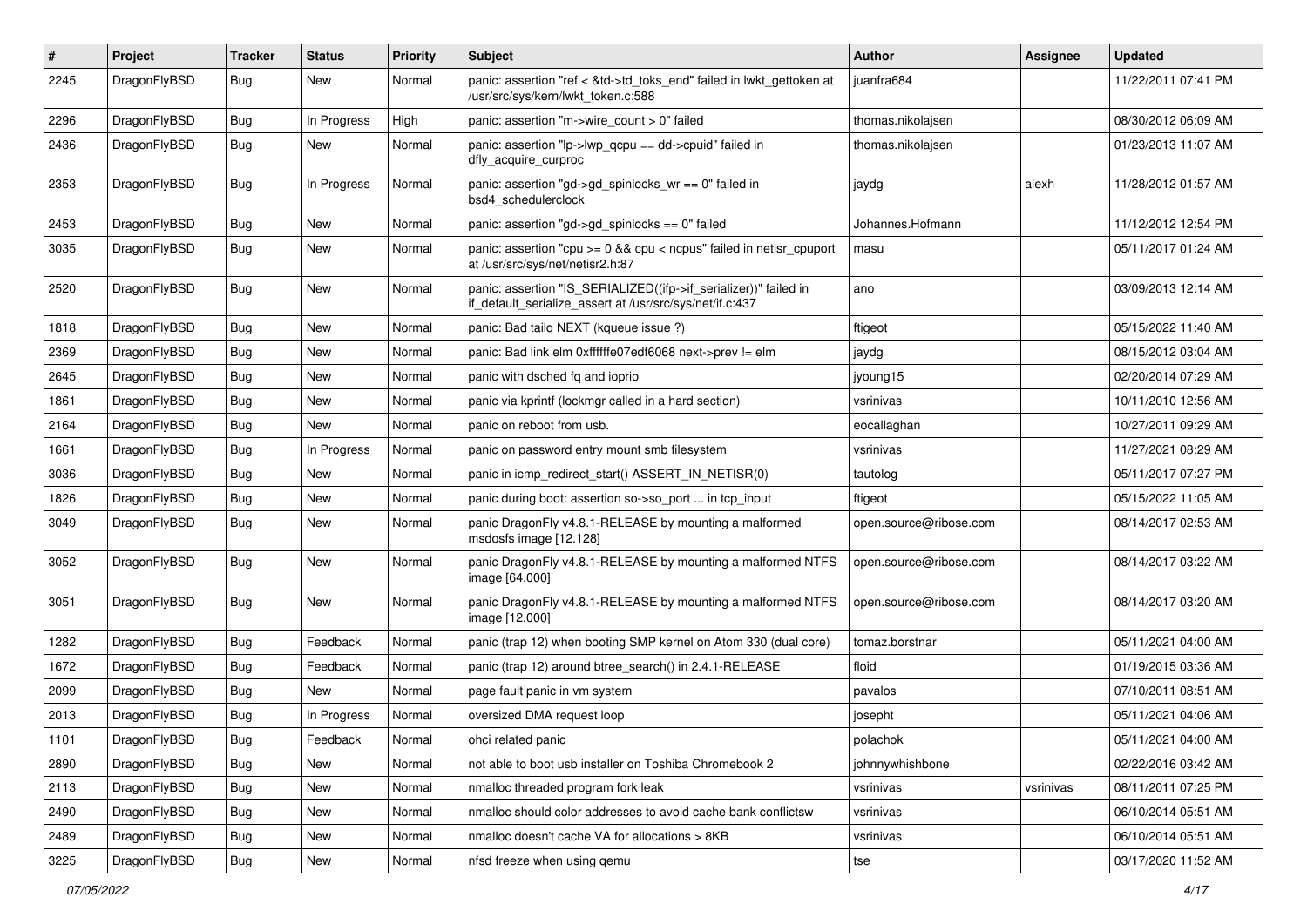| $\sharp$ | Project      | <b>Tracker</b> | <b>Status</b> | <b>Priority</b> | Subject                                                                                                  | <b>Author</b>     | Assignee | <b>Updated</b>      |
|----------|--------------|----------------|---------------|-----------------|----------------------------------------------------------------------------------------------------------|-------------------|----------|---------------------|
| 2403     | DragonFlyBSD | Bug            | New           | Low             | newfs - E doesn't handle /dev/serno device names properly                                                | ftigeot           |          | 08/17/2012 05:07 AM |
| 2104     | DragonFlyBSD | Bug            | <b>New</b>    | Normal          | network configuration seg. fault on install CD                                                           | navratil          |          | 07/26/2011 07:55 AM |
| 2549     | DragonFlyBSD | Bug            | In Progress   | Normal          | netgraph7: Kernel page fault.                                                                            | russiane39        | nant     | 05/10/2013 11:20 PM |
| 1185     | DragonFlyBSD | Bug            | <b>New</b>    | High            | need a tool to merge changes into /etc                                                                   | wa1ter            |          | 02/18/2014 06:02 AM |
| 2324     | DragonFlyBSD | Bug            | New           | Normal          | natacotrol support > 2TB not working even after the ftigeot patch                                        | zenny             |          | 03/03/2012 01:00 AM |
| 2687     | DragonFlyBSD | <b>Bug</b>     | <b>New</b>    | Normal          | natacontrol software RAID in installer                                                                   | csmelosky         |          | 06/22/2014 12:03 PM |
| 1030     | DragonFlyBSD | Bug            | In Progress   | Normal          | msdosfs umount panic                                                                                     | corecode          | tuxillo  | 05/11/2021 03:51 AM |
| 1874     | DragonFlyBSD | <b>Bug</b>     | <b>New</b>    | Normal          | mpd listening on all IPs, accepting only on one                                                          | rumcic            |          | 05/08/2011 01:01 PM |
| 2620     | DragonFlyBSD | Bug            | New           | Normal          | moused problem                                                                                           | FilippoMo         |          | 12/20/2013 10:32 AM |
| 2618     | DragonFlyBSD | Bug            | <b>New</b>    | Normal          | mouse problem on RELEASE-3_6_0                                                                           | FilippoMo         |          | 12/20/2013 03:26 AM |
| 1935     | DragonFlyBSD | Bug            | New           | Normal          | mouse does not work after switching between x and console                                                | shamaz            |          | 12/13/2010 10:06 AM |
| 1538     | DragonFlyBSD | Bug            | <b>New</b>    | Low             | mountroot should probe file systems                                                                      | corecode          | alexh    | 11/24/2010 06:35 PM |
| 3283     | DragonFlyBSD | Bug            | <b>New</b>    | Normal          | mknodat() cannot create FIFOs                                                                            | bhaible           |          | 07/10/2021 03:34 AM |
| 2265     | DragonFlyBSD | Bug            | New           | Normal          | mbsrtowcs does not properly handle invalid mbstate_t in ps                                               | c.turner1         | swildner | 01/10/2012 07:56 PM |
| 2609     | DragonFlyBSD | Bug            | New           | Normal          | master: panic: assertion<br>"LWKT_TOKEN_HELD_ANY(vm_object_token(object))" failed in<br>swp_pager_lookup | thomas.nikolajsen |          | 11/28/2013 11:36 AM |
| 1556     | DragonFlyBSD | Bug            | <b>New</b>    | Normal          | many processes stuck in "hmrrcm", system unusable                                                        | corecode          | tuxillo  | 05/11/2021 03:52 AM |
| 2874     | DragonFlyBSD | Bug            | New           | Normal          | make world DESTDIR=/emptydir fails                                                                       | pascii            |          | 12/25/2015 07:04 AM |
| 2008     | DragonFlyBSD | Bug            | <b>New</b>    | Normal          | lwkt_setcpu_remote: td->td_flags 00800621 console flood                                                  | pavalos           |          | 03/06/2011 09:37 PM |
| 1942     | DragonFlyBSD | <b>Bug</b>     | New           | Normal          | locking against myself in getcacheblk()?                                                                 | qhwt.dfly         |          | 05/31/2022 02:15 PM |
| 2936     | DragonFlyBSD | Bug            | New           | Normal          | loader.efi crashes while loading kernel                                                                  | spaceille         |          | 08/20/2016 06:17 AM |
| 2141     | DragonFlyBSD | Bug            | New           | Urgent          | loader and/or documentation broken                                                                       | sjg               |          | 01/20/2012 10:51 AM |
| 2544     | DragonFlyBSD | Bug            | New           | Normal          | live DVD system boot (menu option 1) caused db> prompt on<br>PE1950                                      | estrabd           |          | 05/11/2021 03:54 AM |
| 3142     | DragonFlyBSD | Submit         | New           | Normal          | lib/libdmsg: Unbreak using new API EVP_CIPHER_CTX_new()                                                  | tkusumi           |          | 07/08/2018 04:18 AM |
| 1528     | DragonFlyBSD | Bug            | In Progress   | Normal          | ktrace does not show proper return values for pipe(2)                                                    | corecode          | tuxillo  | 05/11/2021 03:52 AM |
| 1745     | DragonFlyBSD | Bug            | Feedback      | Normal          | kmalloc panic                                                                                            | josepht           |          | 05/11/2021 04:05 AM |
| 911      | DragonFlyBSD | Bug            | Feedback      | Normal          | kldload/kernel linker can exceed malloc reserve and panic system                                         | corecode          | tuxillo  | 05/11/2021 03:51 AM |
| 1559     | DragonFlyBSD | <b>Bug</b>     | <b>New</b>    | Normal          | kernel trap                                                                                              | phma              |          | 11/27/2021 08:43 AM |
| 2736     | DragonFlyBSD | Bug            | New           | High            | kernel panics on acpi_timer_probe function                                                               | cnb               |          | 05/11/2021 03:55 AM |
| 1824     | DragonFlyBSD | Bug            | Feedback      | Normal          | kernel panic, x86, 2.7.3.859.ge5104                                                                      | akirchhoff135014  |          | 03/10/2013 07:49 AM |
| 2042     | DragonFlyBSD | <b>Bug</b>     | New           | Normal          | kernel panic, when run boot0cfg                                                                          | sepherosa         |          | 05/31/2022 03:01 PM |
| 1193     | DragonFlyBSD | <b>Bug</b>     | New           | Normal          | kernel doesn't recognize cdrom drive                                                                     | nonsolosoft       |          | 01/25/2014 09:11 PM |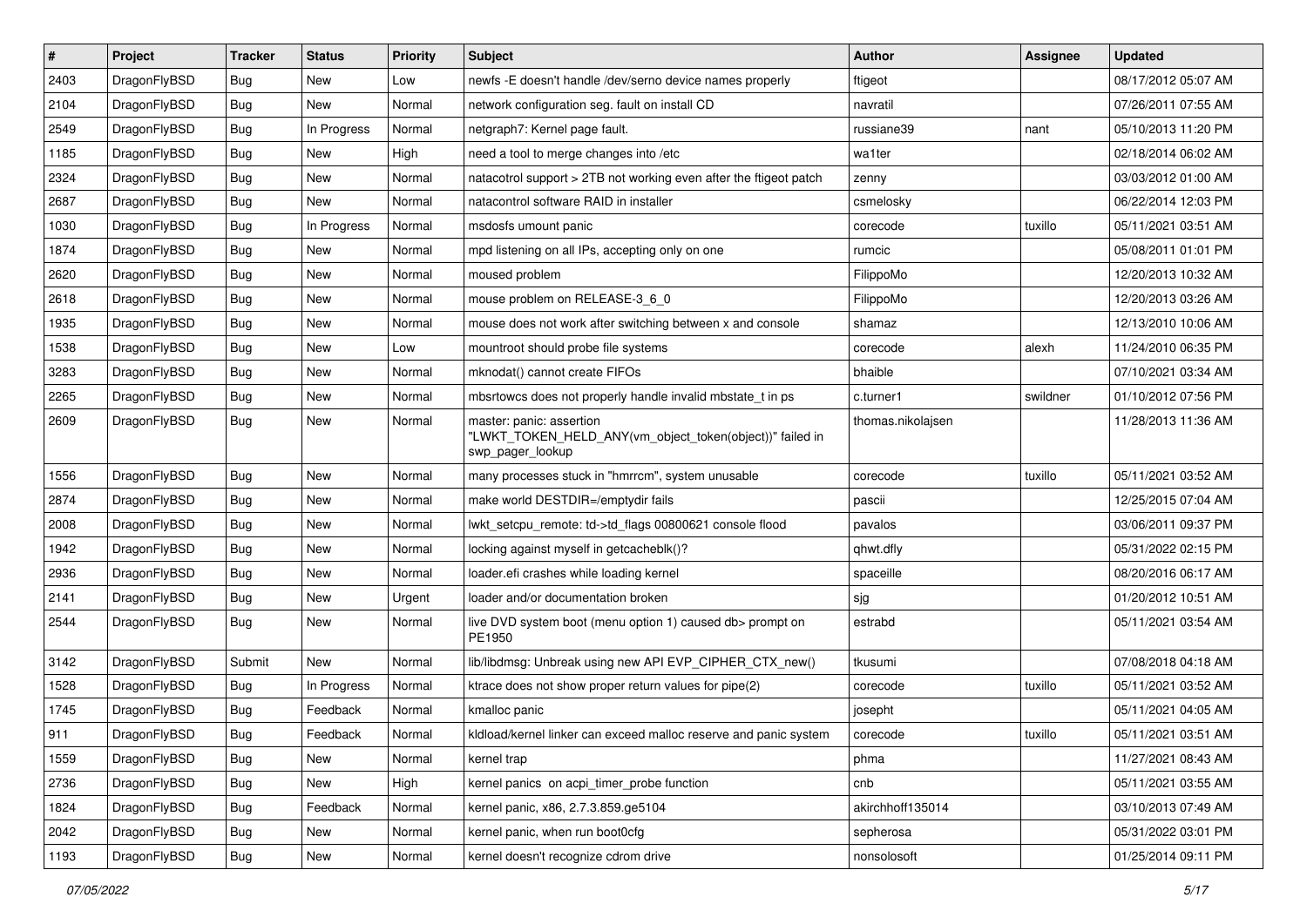| $\sharp$ | Project      | <b>Tracker</b> | <b>Status</b> | <b>Priority</b> | Subject                                                                              | <b>Author</b>     | Assignee | <b>Updated</b>      |
|----------|--------------|----------------|---------------|-----------------|--------------------------------------------------------------------------------------|-------------------|----------|---------------------|
| 1475     | DragonFlyBSD | Bug            | In Progress   | Normal          | kernel blocks with low memory and syscons setting a high res mode<br>/ scrollback    | corecode          | tuxillo  | 05/11/2021 03:52 AM |
| 2970     | DragonFlyBSD | Bug            | <b>New</b>    | Normal          | kernel 4.7: "Is -I" causes panic on UDF filesystem: "bgetvp -<br>overlapping buffer" | peeter            |          | 12/21/2016 02:46 AM |
| 1397     | DragonFlyBSD | Bug            | Feedback      | Normal          | jobs -I output inconsistency when called from script                                 | Anonymous         | tuxillo  | 05/15/2022 05:07 AM |
| 1532     | DragonFlyBSD | <b>Bug</b>     | New           | Low             | jemalloc doesn't work on DragonFly                                                   | hasso             | sjg      | 08/02/2011 01:14 AM |
| 2158     | DragonFlyBSD | Bug            | New           | Normal          | iwn panics with assertion on boot.                                                   | eocallaghan       |          | 10/24/2011 04:13 PM |
| 2735     | DragonFlyBSD | Bug            | New           | Urgent          | iwn panics SYSSASSERT                                                                | cnb               |          | 05/11/2021 03:55 AM |
| 1949     | DragonFlyBSD | Bug            | <b>New</b>    | Normal          | iwn panic                                                                            | pavalos           |          | 01/30/2011 03:21 AM |
| 2626     | DragonFlyBSD | Bug            | New           | Normal          | iwn driver drops with error: "firmware error 'iwn_intr: fatal firmware<br>error"     | rodyaj            |          | 01/09/2014 05:50 AM |
| 1964     | DragonFlyBSD | Bug            | <b>New</b>    | Normal          | iwn (panic assertion : wlan_assert_serialized)                                       | sjmm.ptr          | josepht  | 02/01/2011 12:57 PM |
| 1474     | DragonFlyBSD | Bug            | <b>New</b>    | Normal          | ithread 1 unexpectedly rescheduled                                                   | corecode          | tuxillo  | 05/11/2021 03:52 AM |
| 1867     | DragonFlyBSD | Bug            | New           | Normal          | it(4) motherboard and fan problems                                                   | tuxillo           |          | 07/08/2011 10:48 AM |
| 2972     | DragonFlyBSD | Bug            | New           | Normal          | ipfw3 "deny to me" does not work correctly                                           | mneumann          |          | 12/27/2016 12:11 PM |
| 2788     | DragonFlyBSD | Bug            | <b>New</b>    | Normal          | ioctl GSLICEINFO: Not working for vnode slice                                        | mneumann          |          | 02/12/2015 07:49 AM |
| 285      | DragonFlyBSD | Bug            | Feedback      | Low             | interrupt latency with re without ip address configured                              | thomas.nikolajsen |          | 02/20/2014 10:30 AM |
| 3028     | DragonFlyBSD | Bug            | In Progress   | Normal          | installer: confusion of set/get disk encryption passphrase dialogs                   | liweitianux       | tuxillo  | 06/03/2022 05:13 PM |
| 989      | DragonFlyBSD | Bug            | <b>New</b>    | Normal          | installer/fdisk trouble with wrapped values                                          | Discodestroyer    |          | 02/18/2014 06:27 AM |
| 2182     | DragonFlyBSD | Bug            | <b>New</b>    | Normal          | if msk PHY FIFO underrun/overflow                                                    | nonsolosoft       |          | 09/03/2012 06:39 AM |
| 1946     | DragonFlyBSD | Bug            | New           | Normal          | ieee80211 panic                                                                      | pavalos           | josepht  | 01/27/2011 06:00 PM |
| 2329     | DragonFlyBSD | Bug            | <b>New</b>    | Normal          | ibm x3550 & acpi                                                                     | ano               |          | 06/03/2014 11:37 AM |
| 2598     | DragonFlyBSD | Bug            | <b>New</b>    | Normal          | i386 via USB Booting                                                                 | mbzadegan         |          | 10/21/2013 02:28 AM |
| 1714     | DragonFlyBSD | Bug            | New           | Low             | hwpmc                                                                                | alexh             | swildner | 08/18/2012 02:03 PM |
| 1398     | DragonFlyBSD | Submit         | In Progress   | Normal          | hdestroy(3) restricts hash key to point to malloc'ed space                           | Anonymous         |          | 08/20/2021 04:06 PM |
| 2140     | DragonFlyBSD | Bug            | New           | High            | hammer_io_delallocate panic with 'duplicate entry' message                           | ttw               |          | 10/07/2011 12:22 PM |
| 3316     | DragonFlyBSD | Bug            | New           | Normal          | hammer2_dirent_create() allows creating >1 dirents with the same<br>name             | tkusumi           |          | 06/05/2022 12:35 PM |
| 3312     | DragonFlyBSD | Submit         | <b>New</b>    | Normal          | hammer2: redundant chain modify after chain creation                                 | tkusumi           |          | 05/15/2022 01:35 PM |
| 1307     | DragonFlyBSD | <b>Bug</b>     | In Progress   | Normal          | hammer tid -2 shows unexpected result                                                | corecode          |          | 10/18/2016 05:29 PM |
| 2857     | DragonFlyBSD | <b>Bug</b>     | <b>New</b>    | Normal          | hammer stalls via bitcoin-qt                                                         | tkusumi           |          | 11/30/2015 06:52 AM |
| 2552     | DragonFlyBSD | <b>Bug</b>     | New           | Low             | hammer recovery should indicate progress                                             | phma              |          | 05/03/2013 12:13 AM |
| 1984     | DragonFlyBSD | <b>Bug</b>     | New           | Normal          | hammer mount fails after crash - HAMMER: FIFO record bad head<br>signature           | thomas.nikolajsen |          | 03/08/2011 06:57 PM |
| 2809     | DragonFlyBSD | Bug            | New           | Normal          | hammer mirror-stream                                                                 | masu              |          | 04/10/2015 12:33 AM |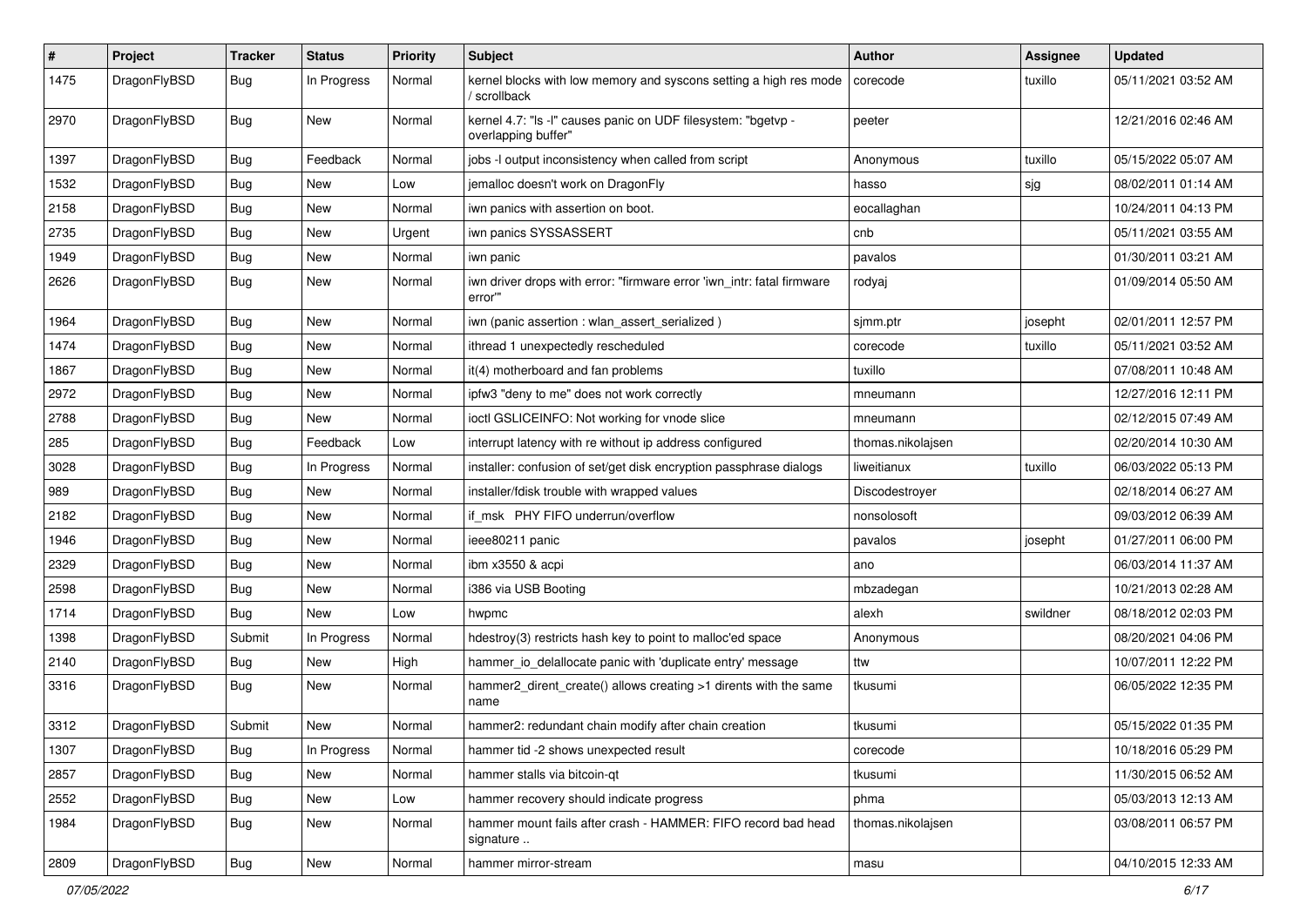| $\sharp$ | Project      | <b>Tracker</b> | <b>Status</b> | <b>Priority</b> | Subject                                                                                         | <b>Author</b>  | Assignee | <b>Updated</b>      |
|----------|--------------|----------------|---------------|-----------------|-------------------------------------------------------------------------------------------------|----------------|----------|---------------------|
| 2123     | DragonFlyBSD | Bug            | New           | Normal          | hammer is losing files                                                                          | schmir         |          | 08/30/2011 07:56 PM |
| 2387     | DragonFlyBSD | Bug            | New           | Normal          | hammer ignores -t during dedup                                                                  | phma           |          | 06/17/2012 12:30 PM |
| 2526     | DragonFlyBSD | Bug            | New           | Normal          | hammer cleanup doesn't run on first day of DST                                                  | pavalos        |          | 10/18/2016 05:28 PM |
| 1943     | DragonFlyBSD | Bug            | <b>New</b>    | Normal          | hammer assertion panic                                                                          | peter          |          | 12/27/2010 12:45 AM |
| 2124     | DragonFlyBSD | Bug            | <b>New</b>    | Normal          | getty repeating too quickly on port /dev/ttyv0                                                  | sgeorge.ml     |          | 09/01/2011 04:28 AM |
| 2282     | DragonFlyBSD | Bug            | In Progress   | Normal          | gdb segfaults with certain corefiles                                                            | tuxillo        |          | 01/18/2012 04:40 PM |
| 3222     | DragonFlyBSD | Bug            | <b>New</b>    | Normal          | gcc - undefined reference to '__atomic_load' (missing libatomic?)                               | mneumann       |          | 02/08/2020 02:45 AM |
| 331      | DragonFlyBSD | <b>Bug</b>     | In Progress   | Normal          | ftpsesame (aka Bridging S01E03)                                                                 | bastyaelvtars  |          | 03/09/2013 12:28 PM |
| 3041     | DragonFlyBSD | Submit         | <b>New</b>    | Normal          | firmware: Remove embedding of multiple images in one module.                                    | Anonymous      |          | 12/25/2020 02:15 AM |
| 2790     | DragonFlyBSD | Submit         | New           | Low             | filedesc softrefs increment code factoring                                                      | dclink         |          | 02/21/2015 04:00 AM |
| 781      | DragonFlyBSD | <b>Bug</b>     | In Progress   | Normal          | fdisk uses wrong geometry on usb flash drives                                                   | corecode       | tuxillo  | 05/11/2021 03:50 AM |
| 2806     | DragonFlyBSD | <b>Bug</b>     | <b>New</b>    | Normal          | failed to configure a link-local address on ath0 (errno = 22)                                   | Chingyuan      |          | 05/25/2021 01:00 AM |
| 3011     | DragonFlyBSD | Bug            | In Progress   | Normal          | dragonfly/sys/dev/netif/re/re.c: suspicious code?                                               | dcb            |          | 07/29/2017 01:26 AM |
| 2886     | DragonFlyBSD | <b>Bug</b>     | New           | Normal          | dragonfly mail agent: sending a testmail causes high system load                                | worf           |          | 02/05/2016 05:53 AM |
| 1951     | DragonFlyBSD | <b>Bug</b>     | New           | Normal          | dma_timeouts at phyaddr on a good hdd                                                           | peur.neu       |          | 01/04/2011 07:12 AM |
| 1547     | DragonFlyBSD | <b>Bug</b>     | In Progress   | Normal          | disklabel64 automatic sizing                                                                    | corecode       | tuxillo  | 05/11/2021 03:52 AM |
| 3141     | DragonFlyBSD | <b>Bug</b>     | New           | Normal          | dhclient blocks boot process                                                                    | rowo           |          | 12/16/2018 11:01 AM |
| 1579     | DragonFlyBSD | <b>Bug</b>     | Feedback      | Normal          | dfly 2.4.1 does not like HP DL360G4p and Smart Array 6400 with<br>MSA20                         | tomaz.borstnar | tuxillo  | 06/02/2014 02:44 PM |
| 2082     | DragonFlyBSD | <b>Bug</b>     | <b>New</b>    | Normal          | dfbsd 2.10.1 amd64 - mc port build error with 'bmake bin-install'                               | sun-doctor     |          | 05/25/2011 07:18 PM |
| 2100     | DragonFlyBSD | Bug            | Feedback      | Normal          | devfs related panic                                                                             | sepherosa      | alexh    | 07/10/2011 02:29 PM |
| 1876     | DragonFlyBSD | <b>Bug</b>     | New           | Normal          | devfs in jail + logging out from console(ttyv1+) -> panic                                       | qhwt.dfly      | tuxillo  | 05/31/2022 03:24 PM |
| 2604     | DragonFlyBSD | <b>Bug</b>     | <b>New</b>    | Normal          | dell laptop does not boot with LATEST                                                           | isenmann       |          | 11/20/2013 02:07 AM |
| 2917     | DragonFlyBSD | <b>Bug</b>     | New           | Normal          | da8: reading primary partition table: error accessing offset<br>000000000000 for 512            | liweitianux    |          | 05/11/2021 08:43 PM |
| 3116     | DragonFlyBSD | <b>Bug</b>     | New           | Normal          | da0 detects on very big volume if to _remove_ usb install stick and<br>reboot on Intel NUC5PPYH | dpostolov      |          | 01/07/2018 09:40 PM |
| 2569     | DragonFlyBSD | <b>Bug</b>     | New           | Normal          | ctime NFS                                                                                       | ferney         |          | 08/11/2013 04:35 AM |
| 2319     | DragonFlyBSD | Bug            | <b>New</b>    | Normal          | crypt/passwd forward compat                                                                     | c.turner1      |          | 02/28/2012 12:39 PM |
| 2547     | DragonFlyBSD | <b>Bug</b>     | <b>New</b>    | High            | crashed while doing a dry run of pkg rolling-replace                                            | phma           |          | 04/18/2013 10:40 PM |
| 3110     | DragonFlyBSD | <b>Bug</b>     | <b>New</b>    | Normal          | crash with ipfw3 under load                                                                     | bnegre82       |          | 12/09/2017 06:22 AM |
| 2621     | DragonFlyBSD | Bug            | New           | Normal          | core dump using cdrom                                                                           | nonsolosoft    |          | 12/27/2013 12:43 AM |
| 2712     | DragonFlyBSD | Bug            | New           | Normal          | connect(2) returns EINVAL when retrying after ECONNREFUSED                                      | jorisgio       |          | 08/14/2014 05:31 PM |
| 2389     | DragonFlyBSD | <b>Bug</b>     | New           | Normal          | computer crashed while listing processes                                                        | phma           |          | 06/18/2012 02:49 PM |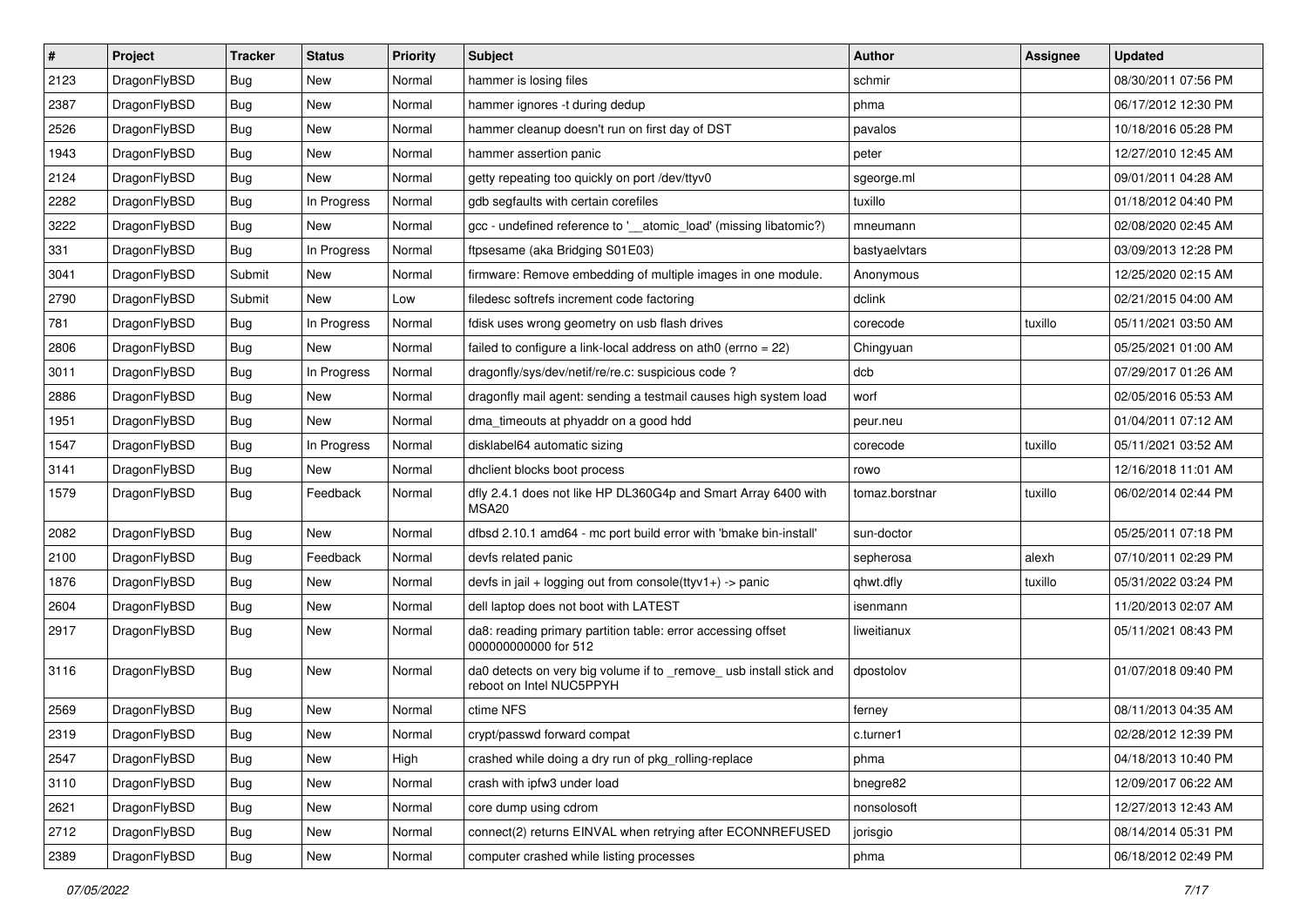| #    | Project      | <b>Tracker</b> | <b>Status</b> | <b>Priority</b> | Subject                                                                                         | <b>Author</b>     | Assignee | <b>Updated</b>      |
|------|--------------|----------------|---------------|-----------------|-------------------------------------------------------------------------------------------------|-------------------|----------|---------------------|
| 3240 | DragonFlyBSD | <b>Bug</b>     | New           | High            | compile error because of openssl with /usr/dports/security/rhash for<br>mysql 8 install         | <b>UlasSAYGIN</b> |          | 06/04/2020 08:05 AM |
| 1618 | DragonFlyBSD | <b>Bug</b>     | Feedback      | Normal          | collision for 'struct pmap' when using RPC and <sys user.h=""></sys>                            | carenas           |          | 05/11/2021 04:05 AM |
| 1127 | DragonFlyBSD | <b>Bug</b>     | Feedback      | Low             | cdrom drive not detected                                                                        | tgr               | corecode | 01/15/2015 08:55 AM |
| 2924 | DragonFlyBSD | <b>Bug</b>     | New           | Normal          | cat -v fails to tag characters in extended table with M- prefix with<br>some locales            | sevan             |          | 07/11/2016 07:18 AM |
| 1584 | DragonFlyBSD | <b>Bug</b>     | In Progress   | Normal          | can't use ssh from jail: debug1: read_passphrase: can't open<br>/dev/tty: Device busy           | corecode          | tuxillo  | 05/11/2021 03:53 AM |
| 1587 | DragonFlyBSD | <b>Bug</b>     | Feedback      | Normal          | can't gdb across fork                                                                           | corecode          | tuxillo  | 05/11/2021 03:54 AM |
| 2531 | DragonFlyBSD | Bug            | New           | Normal          | camcontrol fails to disable APM                                                                 | m.lombardi85      |          | 03/23/2013 12:28 PM |
| 2882 | DragonFlyBSD | <b>Bug</b>     | New           | Low             | bridge sends packets from individual interfaces                                                 | arcade@b1t.name   |          | 01/09/2016 12:43 PM |
| 3006 | DragonFlyBSD | <b>Bug</b>     | <b>New</b>    | Normal          | boot0cfg: panic in kern_udev.c in function _udev_dict_set_cstr when<br>installing in VirtualBox | MichiGreat        |          | 04/01/2017 02:22 PM |
| 2680 | DragonFlyBSD | Bug            | New           | Low             | boot0cfg update makes box unbootable                                                            | herrgard          |          | 06/10/2014 06:02 AM |
| 806  | DragonFlyBSD | <b>Bug</b>     | Feedback      | Normal          | boot error on MacBook                                                                           | tralamazza        |          | 06/04/2022 05:28 AM |
| 1525 | DragonFlyBSD | <b>Bug</b>     | New           | Normal          | boehm-gc problems                                                                               | hasso             |          | 10/13/2012 07:13 PM |
| 1442 | DragonFlyBSD | <b>Bug</b>     | New           | Normal          | blocking SIGSEGV and triggering a segment violation produces an<br>all CPU consuming process    | corecode          | tuxillo  | 05/11/2021 03:52 AM |
| 1246 | DragonFlyBSD | Bug            | <b>New</b>    | Normal          | bad resolution (monitor desync) with livedvd                                                    | Przem0l           |          | 02/18/2014 06:29 AM |
| 3143 | DragonFlyBSD | <b>Bug</b>     | <b>New</b>    | Normal          | assertion "0" failed in hammer2 inode xop chain sync                                            | cbin              |          | 07/18/2018 12:50 PM |
| 2459 | DragonFlyBSD | Bug            | Feedback      | Normal          | apic problems with HP Probook 4510s                                                             | thowe             |          | 11/27/2021 08:22 AM |
| 1521 | DragonFlyBSD | <b>Bug</b>     | Feedback      | Normal          | amd64 2.4 livecd won't mount root at boot                                                       | bolapara          |          | 01/28/2018 03:45 AM |
| 1287 | DragonFlyBSD | Bug            | Feedback      | Normal          | altg configuration doesn't work                                                                 | corecode          | tuxillo  | 05/11/2021 03:51 AM |
| 2306 | DragonFlyBSD | <b>Bug</b>     | New           | Normal          | a crash starts the kernel debugger in text mode, but just reboots in X                          | phma              |          | 02/11/2012 08:02 PM |
| 2115 | DragonFlyBSD | <b>Bug</b>     | New           | Normal          | [msk] system freeze after receive some paquet                                                   | bsdsx             |          | 08/22/2011 10:22 AM |
| 2878 | DragonFlyBSD | Bug            | New           | Low             | [fix] CCVER problem when using clang and cpu extensions<br>(intrinsics)                         | arcade@b1t.name   |          | 06/24/2016 04:25 AM |
| 2122 | DragonFlyBSD | Submit         | New           | Normal          | [Review] Fixes to the VFS layer                                                                 | ftigeot           |          | 05/31/2022 03:25 PM |
| 2098 | DragonFlyBSD | Submit         | New           | Normal          | [PATCH] correct ath man page example<br>(/usr/src/share/man/man4/ath.4)                         | nobody            |          | 11/15/2011 12:27 AM |
| 3226 | DragonFlyBSD | <b>Bug</b>     | <b>New</b>    | Normal          | Xorg freezes in vm: thread stuck in "objtrm1"                                                   | peeter            |          | 04/08/2020 02:10 AM |
| 2311 | DragonFlyBSD | <b>Bug</b>     | New           | Normal          | Xorg crash having something to do with drm                                                      | phma              |          | 02/22/2012 09:59 AM |
| 2808 | DragonFlyBSD | <b>Bug</b>     | New           | Normal          | X freeze by switching between X and VT - results in black screen                                | lukesky333        |          | 05/11/2021 03:55 AM |
| 3284 | DragonFlyBSD | <b>Bug</b>     | New           | Normal          | Wrong towlower() result for U+038A                                                              | bhaible           |          | 07/10/2021 03:34 AM |
| 2360 | DragonFlyBSD | <b>Bug</b>     | In Progress   | Normal          | Wishlist: virtio driver import                                                                  | vsrinivas         |          | 06/04/2022 04:16 AM |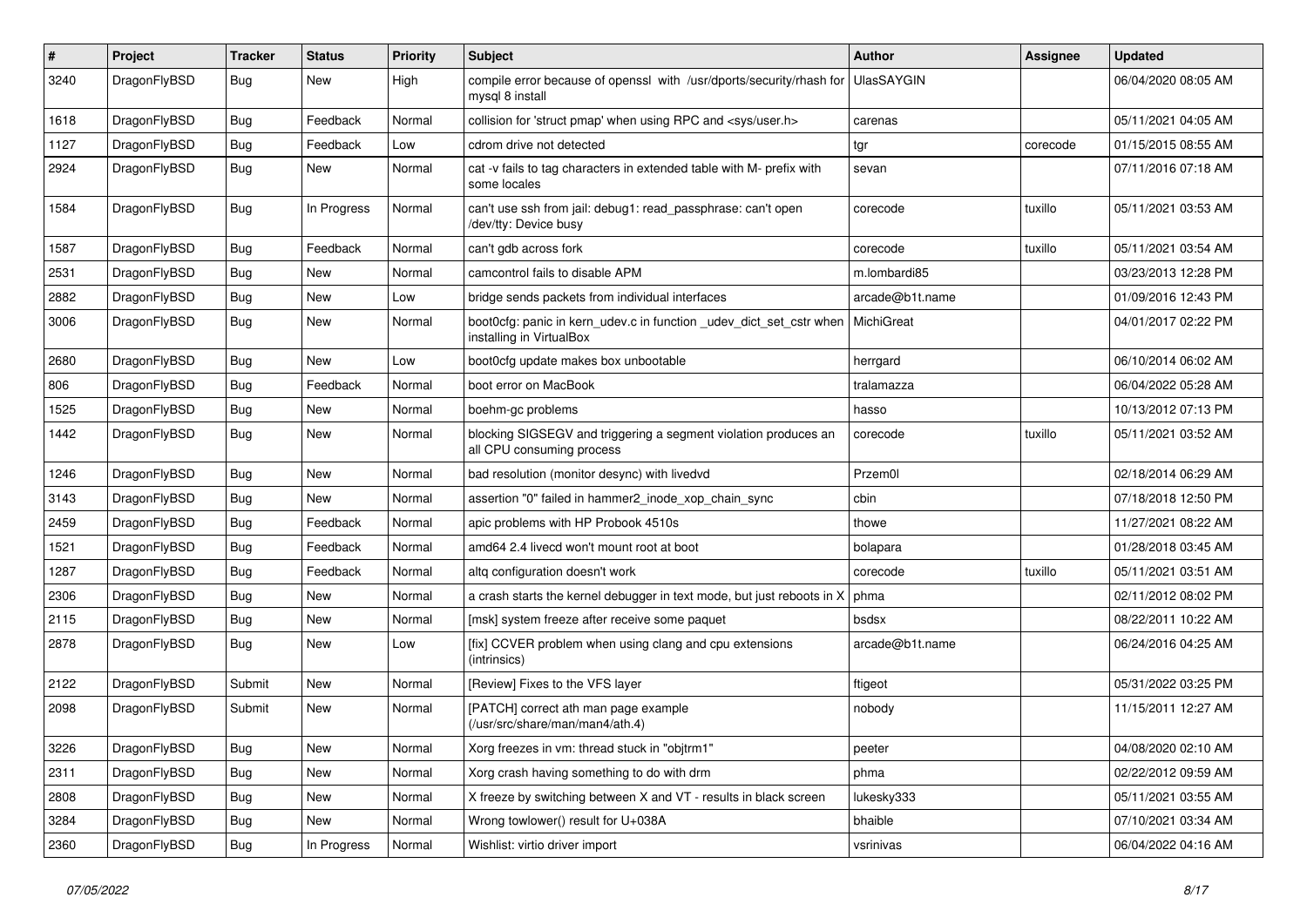| $\vert$ # | <b>Project</b> | <b>Tracker</b> | <b>Status</b> | <b>Priority</b> | <b>Subject</b>                                                                                                                                           | <b>Author</b>   | Assignee | <b>Updated</b>      |
|-----------|----------------|----------------|---------------|-----------------|----------------------------------------------------------------------------------------------------------------------------------------------------------|-----------------|----------|---------------------|
| 3302      | DragonFlyBSD   | Bug            | <b>New</b>    | Normal          | Will not boot on System76 Lemur Pro (lemp10)                                                                                                             | piecuch         |          | 11/03/2021 10:21 AM |
| 2125      | DragonFlyBSD   | <b>Bug</b>     | <b>New</b>    | Normal          | Weird garbage in dmesg                                                                                                                                   | herrgard        |          | 08/30/2011 08:04 PM |
| 341       | DragonFlyBSD   | <b>Bug</b>     | <b>New</b>    | Normal          | Vinum erroneously repors devices as busy                                                                                                                 | corecode        | swildner | 01/21/2012 04:50 AM |
| 2631      | DragonFlyBSD   | Bug            | In Progress   | Low             | Verify library versioning current with full package build and switch it<br>on (after publishing packages)                                                | tuxillo         |          | 05/11/2021 04:06 AM |
| 293       | DragonFlyBSD   | <b>Bug</b>     | Feedback      | Low             | Various updates to the handbook                                                                                                                          | victor          | victor   | 03/10/2013 04:46 AM |
| 2622      | DragonFlyBSD   | Bug            | New           | Normal          | VAIO FIT15E fn keys support                                                                                                                              | nonsolosoft     |          | 12/31/2013 01:31 AM |
| 1390      | DragonFlyBSD   | Bug            | In Progress   | Normal          | Use id t type for $\{get, set\}$ priority $()$                                                                                                           | Anonymous       | tuxillo  | 07/05/2019 02:18 AM |
| 3154      | DragonFlyBSD   | Submit         | New           | Normal          | Update serial handling in bootloader                                                                                                                     | ddegroot        | dillon   | 11/06/2018 11:21 PM |
| 3145      | DragonFlyBSD   | Submit         | In Progress   | Normal          | Update libelf to FreeBSD 12 current and build as base library usable<br>by ports                                                                         | davshao         | tuxillo  | 08/20/2021 03:58 PM |
| 3031      | DragonFlyBSD   | Submit         | In Progress   | Normal          | Update drm/radeon to Linux 4.7.10 as much as possible                                                                                                    | davshao         | ftigeot  | 08/19/2021 12:33 PM |
| 2316      | DragonFlyBSD   | <b>Bug</b>     | <b>New</b>    | Normal          | Ungraceful invalid password handling for adding a new user in the<br>installer                                                                           | rune            |          | 04/27/2012 11:23 PM |
| 998       | DragonFlyBSD   | <b>Bug</b>     | In Progress   | Normal          | Unconfiguring a vn while it is mounted                                                                                                                   | rumcic          | tuxillo  | 05/11/2021 04:00 AM |
| 1560      | DragonFlyBSD   | <b>Bug</b>     | Feedback      | Normal          | Unable to modify partition table on ThinkPad T61p during install                                                                                         | rehsack         |          | 01/15/2015 08:57 AM |
| 1454      | DragonFlyBSD   | Bug            | Feedback      | Normal          | Unable to boot from external USB DVD drive                                                                                                               | elekktretterr   |          | 05/11/2021 04:01 AM |
| 2675      | DragonFlyBSD   | <b>Bug</b>     | <b>New</b>    | Low             | Ultimate N WiFi Link 5300 get iwn_intr: fatal firmware error on 5GHz                                                                                     | revuwa          |          | 05/11/2021 04:07 AM |
| 2061      | DragonFlyBSD   | Bug            | New           | Normal          | USB keyboard boot panic                                                                                                                                  | sjg             |          | 05/04/2012 12:20 AM |
| 2077      | DragonFlyBSD   | <b>Bug</b>     | <b>New</b>    | Normal          | USB devices conflicting                                                                                                                                  | srussell        |          | 05/17/2011 05:12 PM |
| 846       | DragonFlyBSD   | Bug            | Feedback      | Normal          | USB bugs:usb mouse can't used!                                                                                                                           | frankning       |          | 01/15/2015 08:36 AM |
| 2802      | DragonFlyBSD   | <b>Bug</b>     | <b>New</b>    | Normal          | USB Wifi urtwn0 crash from cd boot                                                                                                                       | opvalues        |          | 03/10/2015 01:07 AM |
| 3139      | DragonFlyBSD   | Bug            | <b>New</b>    | Normal          | USB Mouse Does Not Work in DragonflyBSD guest on VirtualBox                                                                                              | chiguy1256      |          | 06/24/2018 10:14 PM |
| 1613      | DragonFlyBSD   | <b>Bug</b>     | Feedback      | Normal          | USB Keyboard not working on master                                                                                                                       | elekktretterr   |          | 05/11/2021 04:05 AM |
| 2822      | DragonFlyBSD   | <b>Bug</b>     | <b>New</b>    | Normal          | USB 3.0 stick throws "reading primary partition table: error<br>accessing offset 000[] for 152" error, while the stick works on any<br>other OS I tested | revuwa          | profmakx | 06/29/2015 05:56 AM |
| 3311      | DragonFlyBSD   | <b>Bug</b>     | <b>New</b>    | Low             | TrueCrypt support may cause kernel crash                                                                                                                 | arcade@b1t.name |          | 04/29/2022 06:19 AM |
| 2153      | DragonFlyBSD   | <b>Bug</b>     | <b>New</b>    | Normal          | Too many unuseful warnings at boot                                                                                                                       | juanfra684      |          | 10/18/2011 10:16 PM |
| 2371      | DragonFlyBSD   | Bug            | <b>New</b>    | Normal          | Timezone problem with America/Sao Paulo                                                                                                                  | raitech         |          | 05/17/2012 01:42 PM |
| 1982      | DragonFlyBSD   | Bug            | <b>New</b>    | Low             | There is no linuxulator on x86-64                                                                                                                        | herrgard        |          | 05/31/2022 02:25 PM |
| 2438      | DragonFlyBSD   | Submit         | Feedback      | Normal          | <b>TRIM</b> fixes                                                                                                                                        | Anonymous       | tuxillo  | 05/11/2021 03:45 AM |
| 2820      | DragonFlyBSD   | Bug            | <b>New</b>    | Normal          | TP-Link USB Wi-Fi adapter cannot be reattached to the system                                                                                             | shamaz          |          | 05/22/2015 09:45 PM |
| 3157      | DragonFlyBSD   | Bug            | <b>New</b>    | Normal          | TP-Link UE300 not working in 5.2-RELEASE                                                                                                                 | tuxillo         |          | 11/15/2018 02:08 PM |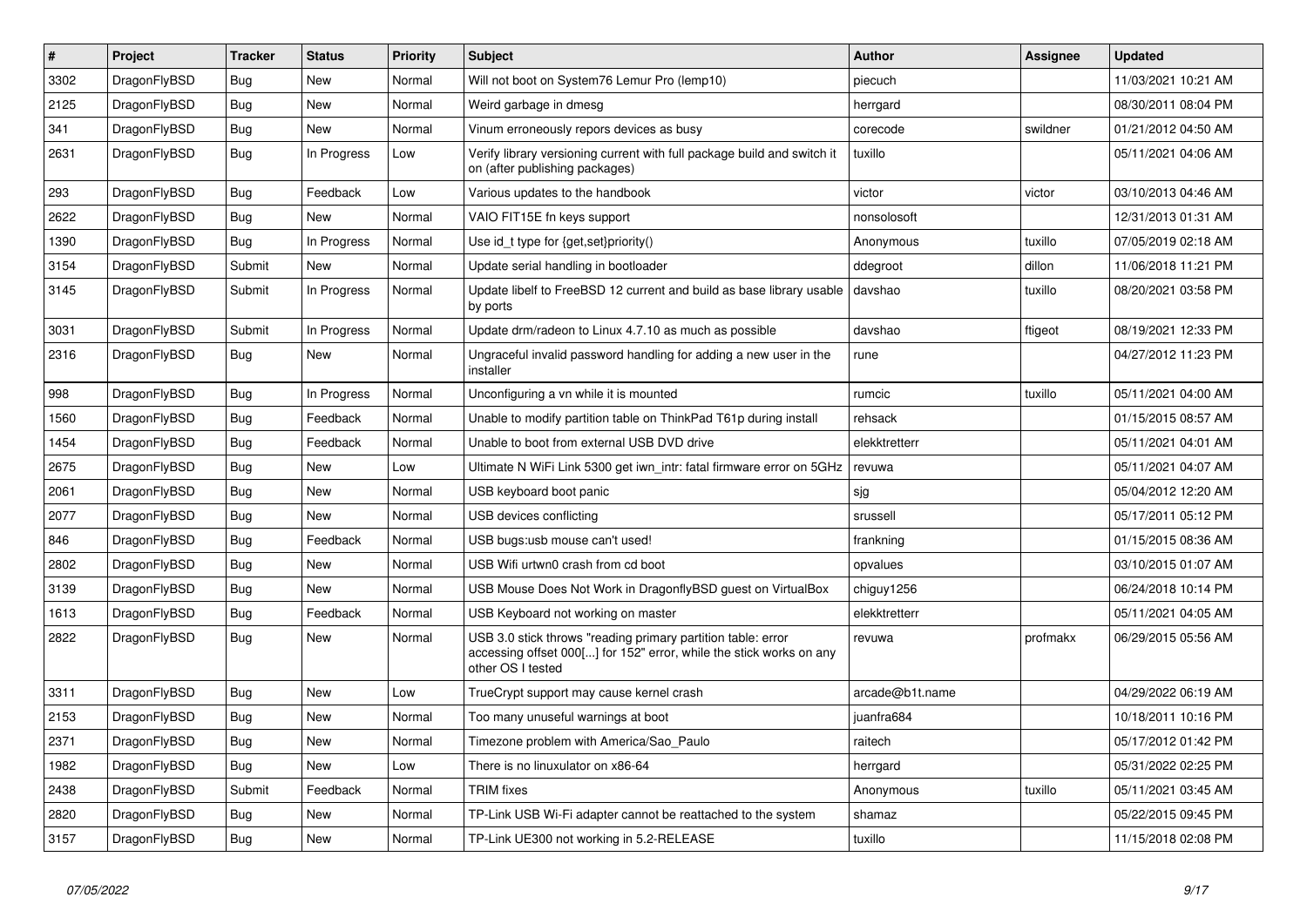| $\#$ | Project      | <b>Tracker</b> | <b>Status</b> | <b>Priority</b> | Subject                                                                                    | <b>Author</b>   | Assignee | <b>Updated</b>      |
|------|--------------|----------------|---------------|-----------------|--------------------------------------------------------------------------------------------|-----------------|----------|---------------------|
| 2391 | DragonFlyBSD | Bug            | In Progress   | Normal          | System lock with ahci and acpi enabled on ATI RS690 chipset with<br>SMB600 sata controller | jorisgio        | vadaszi  | 06/03/2015 03:51 PM |
| 2308 | DragonFlyBSD | <b>Bug</b>     | <b>New</b>    | Normal          | System freeze when unloading snd_hda                                                       | jaydg           |          | 02/19/2012 07:15 AM |
| 1884 | DragonFlyBSD | Bug            | New           | Normal          | System completely freezes while listening music (devbuf: malloc<br>limit exceeded)         | shamaz          |          | 01/24/2011 05:00 PM |
| 2529 | DragonFlyBSD | <b>Bug</b>     | <b>New</b>    | Low             | Sundance network adapter is not detected and attached                                      | kworr           |          | 03/25/2013 02:29 AM |
| 1336 | DragonFlyBSD | Bug            | In Progress   | Normal          | Still looking for reports of missed directory entries w/ HAMMER                            | dillon          |          | 05/11/2021 04:00 AM |
| 3160 | DragonFlyBSD | Submit         | In Progress   | Normal          | State the implementation difference in pkill/pgrep manual                                  | sevan           | tuxillo  | 06/03/2022 05:15 PM |
| 2721 | DragonFlyBSD | Submit         | Feedback      | Low             | Some few zalloc calls to objcache ones replacements                                        | dclink          | tuxillo  | 05/11/2021 04:08 AM |
| 1313 | DragonFlyBSD | <b>Bug</b>     | New           | Low             | Signal code in kernel needs major overhaul (signal queues,<br>si_code, si_addr)            | hasso           |          | 05/11/2021 04:00 AM |
| 3318 | DragonFlyBSD | Bug            | In Progress   | Normal          | Segmenation fault when a process resumed with checkpt exits                                | zabolekar       | tuxillo  | 06/18/2022 08:24 AM |
| 2094 | DragonFlyBSD | Bug            | <b>New</b>    | Normal          | Segfault when gdb printing backtrace from core dump                                        | greenrd         |          | 06/25/2011 04:14 PM |
| 3278 | DragonFlyBSD | Bug            | New           | Normal          | Second screen image is distorted                                                           | arcade@b1t.name |          | 07/10/2021 03:36 AM |
| 2731 | DragonFlyBSD | Bug            | In Progress   | Normal          | Screen full of random colors when starting Xorg with Intel Haswell<br>HD Graphics P4600    | jkatzmaier      |          | 11/12/2014 04:08 PM |
| 3243 | DragonFlyBSD | Bug            | <b>New</b>    | Normal          | SMART status not reported properly for SSD disks                                           | daftaupe        |          | 09/09/2020 11:03 PM |
| 1194 | DragonFlyBSD | <b>Bug</b>     | <b>New</b>    | Normal          | SCSI errors while trying to copy photos from my camera                                     | elekktretterr   |          | 01/14/2015 04:39 PM |
| 2587 | DragonFlyBSD | <b>Bug</b>     | New           | Normal          | SATA DVD writer not detected by DragonFly                                                  | srussell        |          | 09/04/2020 08:55 AM |
| 2095 | DragonFlyBSD | <b>Bug</b>     | New           | Low             | Running installer post-install: Unsupported DFUI transport "                               | greenrd         |          | 06/26/2011 09:20 AM |
| 3300 | DragonFlyBSD | Bug            | <b>New</b>    | Normal          | Running Xvnc from TigerVNC package through the INETD daemon<br>in TCP WAIT mode fails hard | adrian          |          | 01/08/2022 04:25 AM |
| 3029 | DragonFlyBSD | Bug            | <b>New</b>    | Normal          | Running DflyBSD 4.8 on FreeBSD bhyve as a guest                                            | iron            |          | 05/13/2022 04:33 AM |
| 3298 | DragonFlyBSD | <b>Bug</b>     | New           | Normal          | Running "w" and having logged in via XDM through VNC, "w" prints<br>an extra error message | piecuch         |          | 10/25/2021 09:16 AM |
| 2629 | DragonFlyBSD | Bug            | <b>New</b>    | Normal          | Replace gcc44 with llvm34, clang34, and libc++                                             | tuxillo         |          | 06/02/2014 02:30 PM |
| 2933 | DragonFlyBSD | Submit         | New           | Normal          | Remove unix domain socket support from cat(1)                                              | sevan           |          | 08/01/2016 08:10 PM |
| 2509 | DragonFlyBSD | <b>Bug</b>     | New           | Normal          | Redefinition of DIRBLKSIZ in restore(8)                                                    | swildner        |          | 06/04/2022 04:40 AM |
| 2819 | DragonFlyBSD | Bug            | In Progress   | Normal          | Random micro system freezes after a week of uptime                                         | ftigeot         | dillon   | 08/16/2015 08:46 PM |
| 2288 | DragonFlyBSD | Bug            | Feedback      | Normal          | Random IO performance loss introduced since January 1st                                    | lentferi        |          | 01/23/2013 04:21 PM |
| 3134 | DragonFlyBSD | Bug            | New           | Normal          | RFC 3021 (/31 networks) appear to be unsupported                                           | jailbird        |          | 05/16/2018 11:03 PM |
| 2881 | DragonFlyBSD | Bug            | New           | Normal          | Pulseaudio hangs/resets system when starting X11                                           | mneumann        |          | 01/09/2016 03:08 AM |
| 3117 | DragonFlyBSD | <b>Bug</b>     | New           | Normal          | Problem with colours if "intel" video-driver used                                          | dpostolov       |          | 01/07/2018 11:35 PM |
| 1668 | DragonFlyBSD | <b>Bug</b>     | Feedback      | Normal          | Power button not working                                                                   | elekktretterr   |          | 03/10/2013 06:22 AM |
| 2617 | DragonFlyBSD | <b>Bug</b>     | Feedback      | Normal          | Possible issue with wireless mouse on 3.6 release                                          | FilippoMo       |          | 01/14/2015 03:42 PM |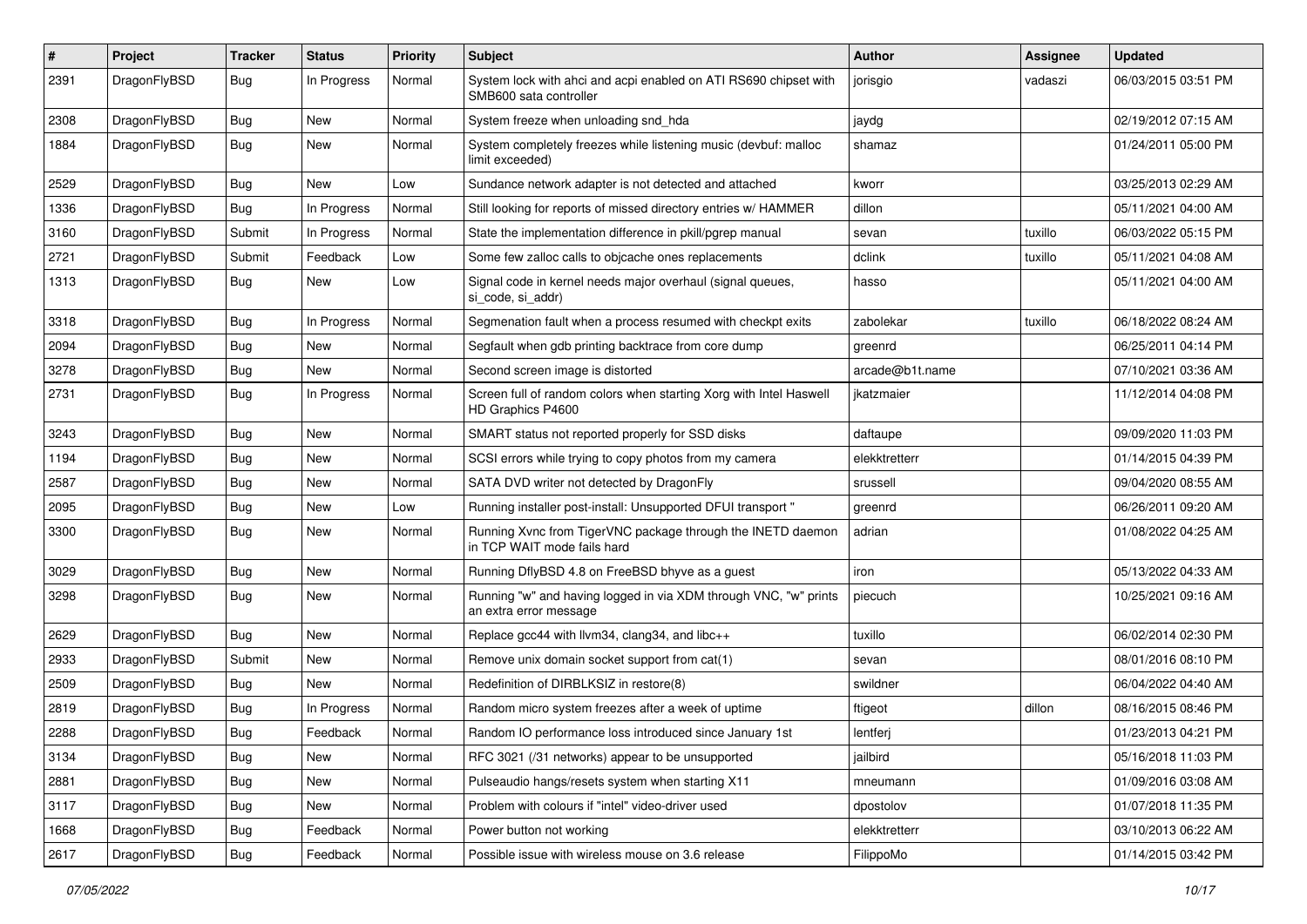| $\vert$ # | Project      | <b>Tracker</b> | <b>Status</b> | <b>Priority</b> | Subject                                                                                         | <b>Author</b> | Assignee | <b>Updated</b>      |
|-----------|--------------|----------------|---------------|-----------------|-------------------------------------------------------------------------------------------------|---------------|----------|---------------------|
| 2020      | DragonFlyBSD | Bug            | New           | Low             | Port brcm80211 driver from Linux to DragonFly BSD                                               | studer        |          | 03/05/2011 10:54 PM |
| 884       | DragonFlyBSD | Bug            | In Progress   | High            | Performance/memory problems under filesystem IO load                                            | hasso         |          | 05/11/2021 03:50 AM |
| 2092      | DragonFlyBSD | Bug            | New           | Normal          | Panic: Bad link elm 0x next->prev != elm                                                        | masterblaster | dillon   | 12/04/2011 12:49 PM |
| 1860      | DragonFlyBSD | Bug            | Feedback      | Normal          | Panic while creating UFS fs on vn(4) for initrd                                                 | matthias      |          | 02/29/2012 07:16 AM |
| 2641      | DragonFlyBSD | Bug            | New           | Normal          | Panic when loading natapci as module                                                            | tuxillo       |          | 05/11/2021 03:54 AM |
| 1873      | DragonFlyBSD | Bug            | New           | Normal          | Panic upon usb mouse detach and reattaching                                                     | rumcic        |          | 02/01/2011 09:53 AM |
| 1250      | DragonFlyBSD | Bug            | Feedback      | Normal          | Panic upon plugging an USB flash drive into the machine                                         | rumcic        |          | 03/10/2013 05:17 AM |
| 1939      | DragonFlyBSD | Bug            | New           | Normal          | Panic on nightly build and stress test box                                                      | lentferj      |          | 12/18/2010 08:41 AM |
| 2081      | DragonFlyBSD | Bug            | Feedback      | Normal          | Panic on device "detach" / "failure"                                                            | vsrinivas     |          | 02/29/2012 07:11 AM |
| 2071      | DragonFlyBSD | Bug            | New           | High            | Panic on assertion: (int)(flg->seq - seq) > 0 in hammer_flusher_flush<br>after inode error      | vsrinivas     |          | 06/12/2011 07:59 AM |
| 2812      | DragonFlyBSD | Bug            | <b>New</b>    | Normal          | Panic on Intel DE3815TYKHE                                                                      | tmorp         |          | 05/14/2015 03:14 PM |
| 2037      | DragonFlyBSD | Bug            | Feedback      | Normal          | Panic Bad link elm while building packages                                                      | ftigeot       | dillon   | 04/21/2011 07:20 AM |
| 1580      | DragonFlyBSD | Bug            | Feedback      | Normal          | Panic (Fatal trap 12: page fault while in kernel mode) while playing<br>with pf and netif names | rumcic        |          | 12/21/2018 01:21 AM |
| 1428      | DragonFlyBSD | Bug            | Feedback      | Low             | POSIX.1e implementation is too old                                                              | hasso         | tuxillo  | 05/11/2021 04:00 AM |
| 3199      | DragonFlyBSD | Bug            | New           | Normal          | PFS label not found panic                                                                       | tse           |          | 08/21/2019 03:51 AM |
| 3101      | DragonFlyBSD | Bug            | New           | Low             | PFI CGI install not working in dragonflybsd 5.0.1 USB install                                   | bnegre82      |          | 05/11/2021 04:14 AM |
| 2161      | DragonFlyBSD | Bug            | New           | Normal          | Outdated xorg.conf file gets installed into etc and screws up mouse                             | eocallaghan   |          | 10/27/2011 01:51 PM |
| 2717      | DragonFlyBSD | Submit         | Feedback      | Normal          | Out of range numeric handling                                                                   | dclink        | tuxillo  | 05/11/2021 04:08 AM |
| 2828      | DragonFlyBSD | Bug            | New           | High            | On AMD APUs and Bulldozer CPUs, the machdep.cpu_idle_hlt<br>sysctl should be 3 by default       | vadaszi       | vadaszi  | 05/11/2021 04:07 AM |
| 2051      | DragonFlyBSD | Bug            | <b>New</b>    | Normal          | No ipv6 lan route entry created on 2.10                                                         | ftigeot       |          | 04/21/2011 10:37 AM |
| 1774      | DragonFlyBSD | Bug            | New           | Normal          | New IP header cleanup branch available for testing                                              | dillon        |          | 05/15/2022 10:59 AM |
| 3317      | DragonFlyBSD | Bug            | In Progress   | Normal          | Network vtnet0 not working on Hetzner cloud                                                     | mneumann      |          | 06/18/2022 03:55 AM |
| 679       | DragonFlyBSD | Bug            | New           | Low             | Netgraph backward compatibility for old *LEN constants                                          | nant          | nant     | 02/18/2014 05:45 AM |
| 3310      | DragonFlyBSD | Bug            | In Progress   | Normal          | NVMM+QEMU fail to boot with UEFI: Mem Assist Failed<br>[gpa=0xfffffff0]                         | liweitianux   |          | 01/11/2022 03:22 PM |
| 2496      | DragonFlyBSD | Bug            | New           | Normal          | NTFS malloc limit exceeded                                                                      | plasmob       | tuxillo  | 02/19/2013 08:47 AM |
| 1695      | DragonFlyBSD | <b>Bug</b>     | New           | Normal          | NFS-related system breakdown                                                                    | Anonymous     |          | 04/10/2014 12:35 AM |
| 3111      | DragonFlyBSD | <b>Bug</b>     | In Progress   | High            | Mouse lags every second heavily under X11                                                       | mneumann      |          | 12/12/2017 09:46 PM |
| 1463      | DragonFlyBSD | <b>Bug</b>     | New           | Normal          | Mountroot before drives are initialized                                                         | elekktretterr |          | 12/07/2010 01:30 PM |
| 2887      | DragonFlyBSD | Bug            | New           | Low             | Missing extattr_namespace_to_string and<br>extattr_string_to_namespace functions                | rubenk        |          | 02/06/2016 05:09 AM |
| 1456      | DragonFlyBSD | Bug            | Feedback      | Normal          | Microsoft wireless desktop problems                                                             | elekktretterr |          | 01/15/2015 08:34 AM |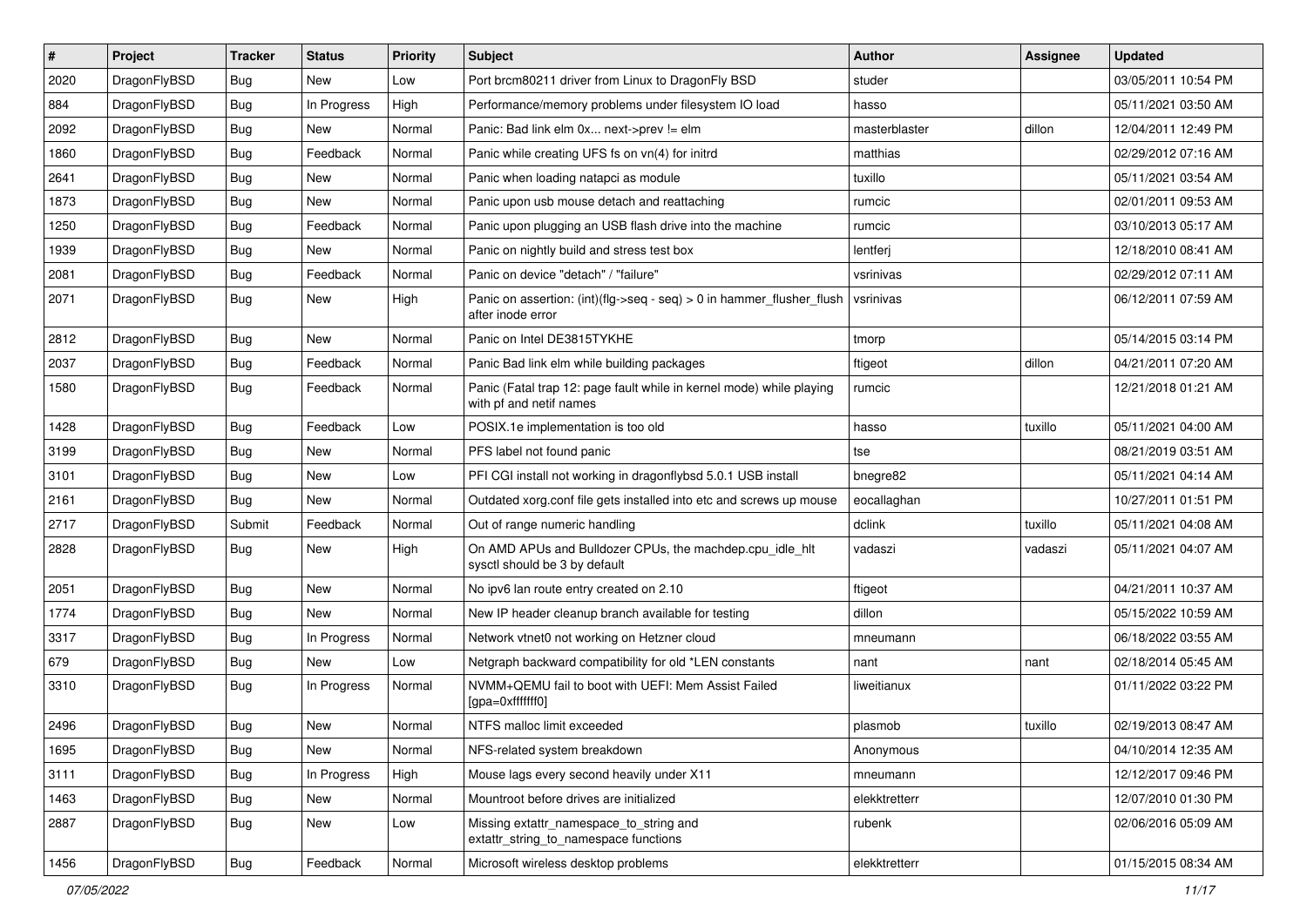| $\vert$ # | Project      | <b>Tracker</b> | <b>Status</b> | <b>Priority</b> | <b>Subject</b>                                                                                                | <b>Author</b> | <b>Assignee</b> | <b>Updated</b>      |
|-----------|--------------|----------------|---------------|-----------------|---------------------------------------------------------------------------------------------------------------|---------------|-----------------|---------------------|
| 385       | DragonFlyBSD | <b>Bug</b>     | Feedback      | Low             | Mail archive address removal                                                                                  | justin        | justin          | 03/09/2013 11:24 AM |
| 3165      | DragonFlyBSD | <b>Bug</b>     | New           | Normal          | Looping at boot time                                                                                          | gop           |                 | 12/28/2018 01:04 PM |
| 1502      | DragonFlyBSD | <b>Bug</b>     | In Progress   | Normal          | Lock while deleting files from nohistory HAMMER directories                                                   | hasso         |                 | 03/10/2013 04:28 AM |
| 168       | DragonFlyBSD | <b>Bug</b>     | In Progress   | Normal          | Livelocked limit engaged while trying to setup IPW wireless                                                   | mschacht      | sepherosa       | 05/11/2021 04:05 AM |
| 1591      | DragonFlyBSD | Bug            | Feedback      | Normal          | Lenovo X301 hangs with AHCI Driver CMD TIMEOUT<br>STS=d0 <bsy></bsy>                                          | eocallaghan   |                 | 05/11/2021 04:05 AM |
| 2414      | DragonFlyBSD | Bug            | In Progress   | Normal          | Lenovo S10 acpi freeze (not new)                                                                              | davshao       |                 | 05/11/2021 04:13 AM |
| 2396      | DragonFlyBSD | Bug            | Feedback      | High            | Latest 3.1 development version core dumps while destroying master<br><b>PFS</b>                               | sgeorge       |                 | 01/23/2013 04:10 PM |
| 2004      | DragonFlyBSD | <b>Bug</b>     | <b>New</b>    | Normal          | LWKT_WAIT_IPIQ panic                                                                                          | steve         |                 | 03/08/2011 05:46 PM |
| 1899      | DragonFlyBSD | <b>Bug</b>     | <b>New</b>    | Normal          | Keyboard doesn't work                                                                                         | fransm        |                 | 05/15/2022 03:32 PM |
| 3218      | DragonFlyBSD | Bug            | New           | Normal          | Kernel panics are not sent to comconsole when booted over EFI                                                 | mqudsi        |                 | 12/02/2019 08:52 PM |
| 2421      | DragonFlyBSD | <b>Bug</b>     | <b>New</b>    | High            | Kernel panic: vm_fault: page 0xc0f70000 not busy!                                                             | lentferj      |                 | 10/03/2012 08:16 AM |
| 2052      | DragonFlyBSD | <b>Bug</b>     | <b>New</b>    | Normal          | Kernel panic: CPU APIC ID out of range                                                                        | Anonymous     |                 | 05/02/2011 11:06 AM |
| 3129      | DragonFlyBSD | Bug            | <b>New</b>    | High            | Kernel panic with 5.2.0 on A2SDi-4C-HLN4F                                                                     | stateless     |                 | 04/24/2018 12:50 AM |
| 3224      | DragonFlyBSD | <b>Bug</b>     | <b>New</b>    | Normal          | Kernel panic when trying to ping6                                                                             | zhtw          |                 | 03/08/2020 08:55 AM |
| 3235      | DragonFlyBSD | Bug            | <b>New</b>    | Normal          | Kernel panic in devfs_vnops.c                                                                                 | mneumann      |                 | 04/28/2020 07:00 AM |
| 2891      | DragonFlyBSD | Bug            | <b>New</b>    | Normal          | Kernel panic in IEEE802.11 related code                                                                       | shamaz        |                 | 05/29/2016 05:49 PM |
| 1594      | DragonFlyBSD | <b>Bug</b>     | New           | Normal          | Kernel panic during boot from Live CD on Dell E6400                                                           | bodie         |                 | 05/11/2021 03:54 AM |
| 3247      | DragonFlyBSD | Bug            | <b>New</b>    | Normal          | Kernel panic doing nothing much                                                                               | phma          |                 | 09/12/2020 11:40 PM |
| 2250      | DragonFlyBSD | <b>Bug</b>     | <b>New</b>    | Normal          | Kernel panic                                                                                                  | adamk         |                 | 11/23/2018 01:10 AM |
| 2473      | DragonFlyBSD | Bug            | <b>New</b>    | Normal          | Kernel crash when trying to up the wpi0 device (Dfly<br>v3.3.0.758.g47388-DEVELOPMENT)                        | tomaz         |                 | 02/24/2014 08:50 AM |
| 3280      | DragonFlyBSD | <b>Bug</b>     | <b>New</b>    | Normal          | KMS console and i915(4) not working in 6.0                                                                    | cmusser       |                 | 07/10/2021 03:35 AM |
| 1192      | DragonFlyBSD | Submit         | New           | Normal          | KKASSERTs in sys/kern/uipc_{msg,socket}.c are too strict                                                      | rumcic        |                 | 05/11/2021 04:07 AM |
| 3269      | DragonFlyBSD | <b>Bug</b>     | In Progress   | Normal          | Is double-buffer'd buf still required by HAMMER2 ?                                                            | tkusumi       |                 | 05/12/2021 04:09 PM |
| 1486      | DragonFlyBSD | <b>Bug</b>     | Feedback      | Normal          | Interrupt storm related to SATA DVD device                                                                    | hasso         |                 | 05/11/2021 04:01 AM |
| 2994      | DragonFlyBSD | Bug            | <b>New</b>    | Normal          | Intermittent boot hangs after git: hammer - HAMMER Version 7                                                  | davshao       |                 | 03/30/2017 02:06 PM |
| 3120      | DragonFlyBSD | Bug            | New           | Normal          | Intel AC 8260 firmware does not load                                                                          | Vintodrimmer  |                 | 08/28/2018 03:30 AM |
| 2859      | DragonFlyBSD | Bug            | <b>New</b>    | Low             | Installer configuration menu always highlights "Select timezone", no<br>matter which step was last completed. | cgag          |                 | 12/02/2015 01:54 PM |
| 2858      | DragonFlyBSD | Bug            | New           | Low             | Installer "Local or UTC" question should have "No" selected by<br>default.                                    | cgag          |                 | 12/02/2015 01:18 PM |
| 1144      | DragonFlyBSD | <b>Bug</b>     | Feedback      | Normal          | Incorrect clock under KVM                                                                                     | msylvan       |                 | 03/09/2013 01:17 PM |
| 1836      | DragonFlyBSD | Bug            | New           | Normal          | Incorrect TCP checksum show up in tcpdump                                                                     | robgar1       |                 | 05/15/2022 11:22 AM |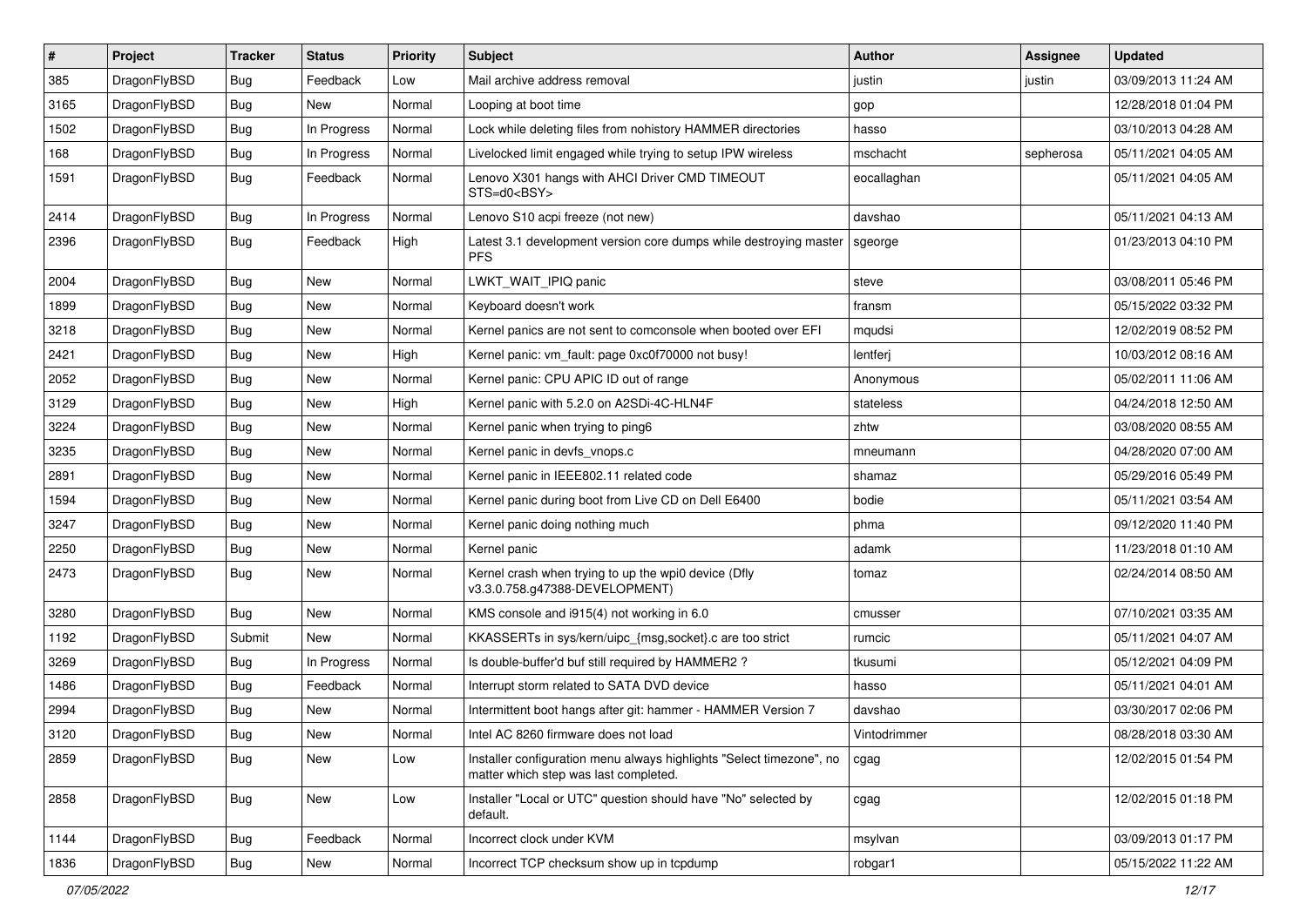| $\#$ | Project      | <b>Tracker</b> | <b>Status</b> | <b>Priority</b> | Subject                                                                                                                                                     | <b>Author</b> | Assignee | <b>Updated</b>      |
|------|--------------|----------------|---------------|-----------------|-------------------------------------------------------------------------------------------------------------------------------------------------------------|---------------|----------|---------------------|
| 2535 | DragonFlyBSD | <b>Bug</b>     | <b>New</b>    | Normal          | Imap processes apparentlt blocked on disk I/O                                                                                                               | ftigeot       |          | 04/02/2013 09:31 AM |
| 1882 | DragonFlyBSD | <b>Bug</b>     | New           | Low             | Idea for handling new USB vendor/device codes                                                                                                               | bmk           |          | 10/20/2010 12:15 PM |
| 1718 | DragonFlyBSD | Bug            | Feedback      | Normal          | IDE disk drive not detected by x86 64 2.6.1 Live CD                                                                                                         | bcox          |          | 11/27/2021 08:25 AM |
| 3215 | DragonFlyBSD | Bug            | New           | Normal          | Hang in todrain(3) after write(3)                                                                                                                           | noloader      |          | 11/25/2019 03:08 PM |
| 2738 | DragonFlyBSD | Bug            | New           | Normal          | Hammer: Strange behavior when trying to recover old version of<br>moved file                                                                                | roland        |          | 11/20/2014 08:02 AM |
| 1330 | DragonFlyBSD | <b>Bug</b>     | Feedback      | Normal          | Hammer, usb disk, SYNCHRONIZE CACHE failure                                                                                                                 | josepht       |          | 06/02/2014 04:56 AM |
| 2915 | DragonFlyBSD | Bug            | New           | High            | Hammer mirror-copy problem                                                                                                                                  | t dfbsd       |          | 08/25/2016 05:28 AM |
| 3194 | DragonFlyBSD | Bug            | New           | High            | Hammer kernel crash on mirror-stream of PFS after upgrade<br>(assertion "cursor->flags &<br>HAMMER_CURSOR_ITERATE_CHECK" failed in<br>hammer_btree_iterate) | Anonymous     |          | 06/29/2019 01:32 PM |
| 1469 | DragonFlyBSD | <b>Bug</b>     | In Progress   | Normal          | Hammer history security concern                                                                                                                             | corecode      | tuxillo  | 05/11/2021 03:52 AM |
| 1907 | DragonFlyBSD | <b>Bug</b>     | New           | Normal          | Hammer crash in hammer flusher flush()                                                                                                                      | swildner      |          | 11/11/2010 05:07 AM |
| 2347 | DragonFlyBSD | Bug            | Feedback      | High            | Hammer PFSes destroy does not give back full space allocated to<br><b>PFS</b>                                                                               | sgeorge       |          | 07/19/2012 01:11 AM |
| 2852 | DragonFlyBSD | <b>Bug</b>     | <b>New</b>    | Normal          | Hammer File System - hangs on undo during system boot / mount -<br>will not recover on DragonFlyBSD newer than 3.6.0                                        | abale         |          | 05/11/2021 04:07 AM |
| 2958 | DragonFlyBSD | <b>Bug</b>     | Feedback      | Normal          | Hammer FS dies during pruning after massive write load                                                                                                      | neilb         |          | 10/11/2016 04:20 AM |
| 2803 | DragonFlyBSD | Bug            | New           | Normal          | HAMMER: Warning: UNDO area too small!                                                                                                                       | ftigeot       |          | 03/11/2015 03:42 PM |
| 3246 | DragonFlyBSD | <b>Bug</b>     | <b>New</b>    | Normal          | HAMMER2 unable to handle ENOSPC properly                                                                                                                    | tkusumi       |          | 09/04/2020 11:11 AM |
| 3249 | DragonFlyBSD | <b>Bug</b>     | New           | Normal          | HAMMER2 fsync(2) not working properly                                                                                                                       | tkusumi       |          | 09/21/2020 07:07 AM |
| 2287 | DragonFlyBSD | Bug            | New           | Normal          | HAMMER(ROOT) Illegal UNDO TAIL signature at<br>300000001967c000                                                                                             | y0n3t4n1      |          | 11/07/2018 01:22 AM |
| 2863 | DragonFlyBSD | <b>Bug</b>     | New           | Normal          | HAMMER synch tid is zero                                                                                                                                    | shamaz        |          | 12/12/2015 11:24 PM |
| 2647 | DragonFlyBSD | <b>Bug</b>     | New           | Normal          | HAMMER panic on 3.6.0                                                                                                                                       | tuxillo       |          | 05/11/2021 03:54 AM |
| 1717 | DragonFlyBSD | Bug            | Feedback      | Normal          | HAMMER panic in hammer cursor down()                                                                                                                        | josepht1      |          | 05/11/2021 04:05 AM |
| 2898 | DragonFlyBSD | Bug            | New           | Normal          | <b>HAMMER</b> panic                                                                                                                                         | pavalos       |          | 11/03/2018 07:05 AM |
| 1744 | DragonFlyBSD | <b>Bug</b>     | In Progress   | Normal          | HAMMER fsstress panic in hammer setup child callback                                                                                                        | vsrinivas     |          | 05/11/2021 04:05 AM |
| 1749 | DragonFlyBSD | <b>Bug</b>     | In Progress   | Normal          | HAMMER fsstress panic in hammer flush inode core<br>'ip->flush_state != HAMMER_FST_FLUSH'                                                                   | vsrinivas     |          | 05/11/2021 04:06 AM |
| 3047 | DragonFlyBSD | Bug            | New           | Normal          | HAMMER critical write error                                                                                                                                 | samuel        |          | 06/19/2019 09:50 AM |
| 1831 | DragonFlyBSD | <b>Bug</b>     | Feedback      | High            | HAMMER "malloc limit exceeded" panic                                                                                                                        | eocallaghan   | dillon   | 06/04/2022 04:38 AM |
| 3205 | DragonFlyBSD | Bug            | Feedback      | High            | Go compiler net test failing                                                                                                                                | t_dfbsd       | tuxillo  | 05/10/2021 02:45 AM |
| 3301 | DragonFlyBSD | <b>Bug</b>     | New           | Normal          | Gkrellm from the packages is not showing logged in users in main<br>window, logged in users always $== 0$                                                   | adrian        |          | 01/08/2022 04:24 AM |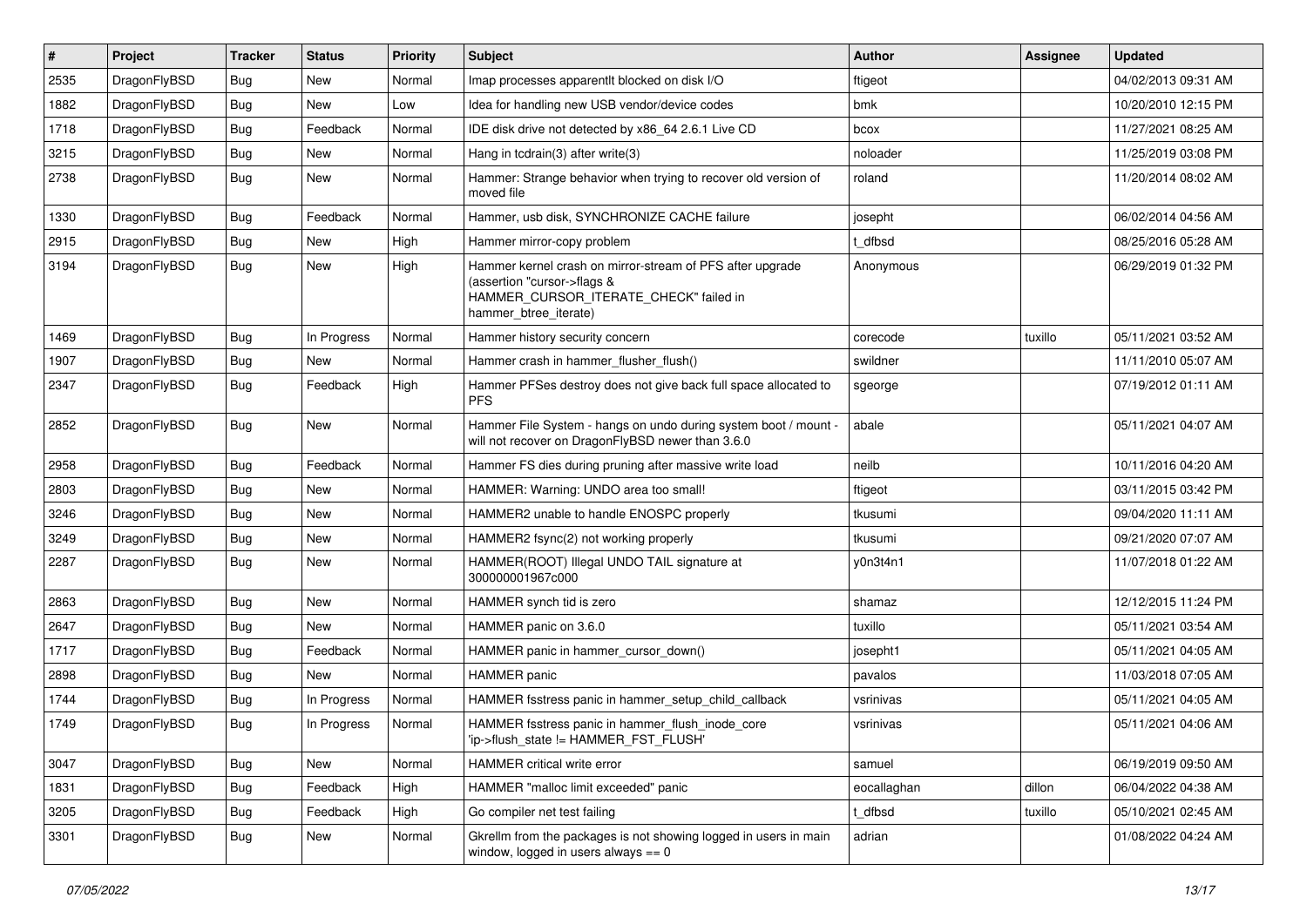| $\sharp$ | Project      | <b>Tracker</b> | <b>Status</b> | <b>Priority</b> | Subject                                                                                    | <b>Author</b> | Assignee | <b>Updated</b>      |
|----------|--------------|----------------|---------------|-----------------|--------------------------------------------------------------------------------------------|---------------|----------|---------------------|
| 2674     | DragonFlyBSD | Bug            | <b>New</b>    | Normal          | <b>GPT Support</b>                                                                         | ftigeot       |          | 12/28/2015 02:54 PM |
| 1947     | DragonFlyBSD | <b>Bug</b>     | New           | Low             | GA-880GM-UD2H (rev. 1.3) AHCI fails to detect disks at the end of<br>the RAID controller   | eocallaghan   |          | 11/27/2021 08:46 AM |
| 1877     | DragonFlyBSD | Bug            | <b>New</b>    | Normal          | Freeze during 1st hammer cleanup after new install                                         | elekktretterr |          | 05/15/2022 11:43 AM |
| 3201     | DragonFlyBSD | Submit         | <b>New</b>    | Normal          | Fixes make search display                                                                  | htse          |          | 08/20/2021 04:02 PM |
| 2638     | DragonFlyBSD | Bug            | Feedback      | High            | Fix machdep.pmap_mmu_optimize                                                              | tuxillo       |          | 05/11/2021 04:07 AM |
| 3266     | DragonFlyBSD | Bug            | New           | High            | Filesystems broken due to "KKASSERT(count &<br>TOK COUNTMASK);"                            | tkusumi       |          | 03/15/2021 01:21 PM |
| 2072     | DragonFlyBSD | Bug            | <b>New</b>    | Normal          | Fatal trap 12: stopped at lwkt_send_ipiq3                                                  | rumcic        |          | 05/17/2011 04:12 AM |
| 2799     | DragonFlyBSD | Bug            | <b>New</b>    | Normal          | Fatal trap 12 caused by moused(8) -p /dev/cual0                                            | opvalues      |          | 03/04/2015 11:01 PM |
| 979      | DragonFlyBSD | Bug            | Feedback      | Normal          | Failure-prone USB mass storage (SB600? msdosfs? CAM?)                                      | floid         |          | 01/15/2015 08:38 AM |
| 3147     | DragonFlyBSD | Submit         | <b>New</b>    | Normal          | Enable headless installation                                                               | ddegroot      |          | 10/09/2018 01:25 PM |
| 1669     | DragonFlyBSD | Bug            | In Progress   | Normal          | Drive wont open using button                                                               | elekktretterr |          | 02/29/2012 12:05 PM |
| 3299     | DragonFlyBSD | Bug            | In Progress   | Normal          | DragonFlyBSD reports utterly wrong uptime (most of the time, right<br>after booting in)    | adrian        |          | 11/11/2021 01:43 PM |
| 3124     | DragonFlyBSD | Bug            | <b>New</b>    | High            | DragonFlyBSD 5.0.2 with Hammer2 with UEFI install doesn't boot                             | wiesl         |          | 06/18/2019 05:07 AM |
| 2556     | DragonFlyBSD | Bug            | Feedback      | Normal          | DragonFly v3.5.0.81.gd3479 - Process signal weirdness                                      | tuxillo       |          | 12/17/2013 03:48 PM |
| 3197     | DragonFlyBSD | Bug            | New           | Normal          | DragonFly upgrades                                                                         | tse           |          | 04/18/2020 04:18 PM |
| 2619     | DragonFlyBSD | Bug            | New           | Normal          | DragonFly 3.6 can't be installed on a 6TB volume                                           | ftigeot       |          | 02/23/2014 11:55 PM |
| 2595     | DragonFlyBSD | Bug            | <b>New</b>    | Normal          | DragonFly 3.4.3 crashes on SUN Blade X6250 with Qlogic ISP 2432<br>FC card                 | Turvamies     |          | 10/07/2013 11:53 AM |
| 2585     | DragonFlyBSD | Bug            | New           | Normal          | Dfly 3.4.3 on ESXi 5.1, HP Smart Array P410 passthrough<br>recognised, but not functioning | yggdrasil     | swildner | 05/09/2022 08:14 AM |
| 2499     | DragonFlyBSD | Bug            | In Progress   | Urgent          | DRAGONFLY_3_2 lockd not responding correctly                                               | Nerzhul       |          | 01/22/2013 12:47 PM |
| 2495     | DragonFlyBSD | Bug            | New           | High            | DFBSD v3.3.0.960.g553fe7 - ocnt != 0" failed in<br>prop_object_release                     | tuxillo       |          | 05/31/2022 04:08 PM |
| 2498     | DragonFlyBSD | Bug            | New           | Normal          | DFBSD v3.2.2-RELEASE - LIST_FIRST(&bp->b_dep) == NULL"<br>failed in vfs_vmio_release       | tuxillo       |          | 05/31/2022 04:09 PM |
| 2351     | DragonFlyBSD | Bug            | In Progress   | Normal          | DFBSD v3.1.0.579.g44ccf - Stuck during startup, random freezes                             | tuxillo       |          | 04/24/2012 08:21 AM |
| 2345     | DragonFlyBSD | Bug            | In Progress   | Normal          | DFBSD v3.1.0.457.gd679f - NFS panic on diskless station                                    | tuxillo       |          | 04/07/2012 05:22 PM |
| 2358     | DragonFlyBSD | Bug            | In Progress   | Normal          | DFBSD v3.0.2.32.g928ca - panic: hammer: insufficient undo FIFO<br>space!                   | tuxillo       | tuxillo  | 05/10/2021 02:50 AM |
| 1959     | DragonFlyBSD | <b>Bug</b>     | New           | Normal          | DFBSD v2.9.1.422.gc98f2 - Panic during boot - IPv6 and PF                                  | tuxillo       |          | 01/13/2011 03:37 AM |
| 2171     | DragonFlyBSD | <b>Bug</b>     | New           | Normal          | DFBSD v2.13.0.151.gdc8442 - panic: assertion "(*ptep &<br>$(PG MANAGED PG V)) == PG V"$    | tuxillo       |          | 11/04/2011 05:06 PM |
| 2166     | DragonFlyBSD | <b>Bug</b>     | New           | Normal          | DFBSD v2.13.0.109.g05b9d - Strange lockups                                                 | tuxillo       |          | 10/29/2011 11:20 AM |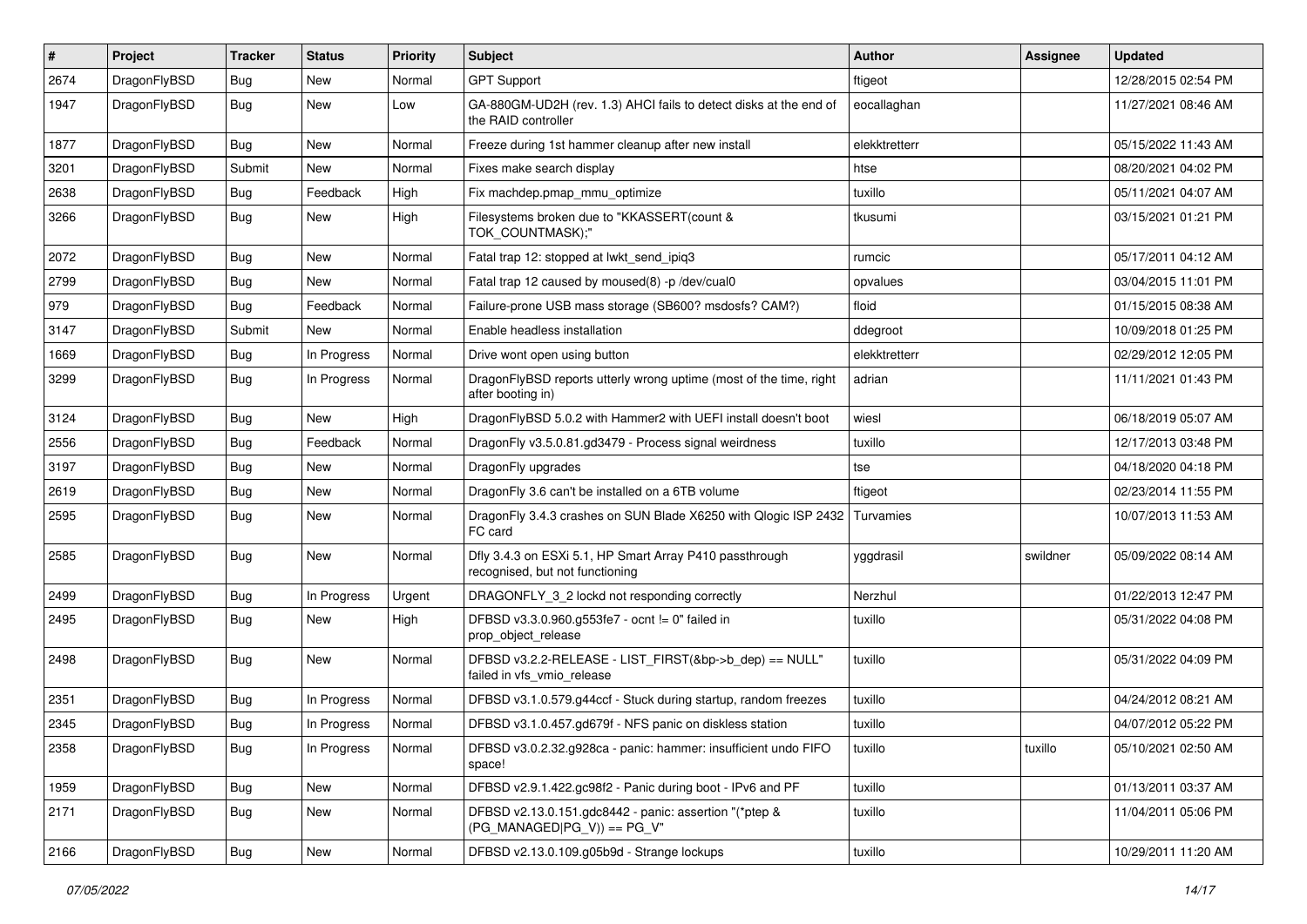| $\sharp$ | Project      | <b>Tracker</b> | <b>Status</b> | <b>Priority</b> | Subject                                                                                                            | <b>Author</b>      | Assignee | <b>Updated</b>      |
|----------|--------------|----------------|---------------|-----------------|--------------------------------------------------------------------------------------------------------------------|--------------------|----------|---------------------|
| 2129     | DragonFlyBSD | Bug            | <b>New</b>    | Normal          | DFBSD v2.11.0.661.gf9438 i386 - panic: lockmgr thrd_sleep                                                          | tuxillo            |          | 09/05/2011 09:49 AM |
| 2084     | DragonFlyBSD | Bug            | New           | Normal          | DFBSD v2.11.0.242.g4d317 - panic: zone: entry not free                                                             | tuxillo            |          | 07/03/2012 01:23 AM |
| 2078     | DragonFlyBSD | Bug            | New           | Normal          | DFBSD i386 v2.11.0.201.g3ed2f - Panic during installworld into a<br>vn0 device                                     | tuxillo            |          | 05/19/2011 07:50 PM |
| 1332     | DragonFlyBSD | <b>Bug</b>     | Feedback      | Normal          | DFBSD 2.2 - Booting usbcdrom/usbsticks on thinkpad hangs on<br>"BTX Halted"                                        | tuxillo            |          | 05/11/2021 04:00 AM |
| 2283     | DragonFlyBSD | Bug            | New           | Normal          | DFBSD DragonFly v2.13.0.957.g4f459 - pmap_release: page<br>should already be gone 0xc27120bc                       | tuxillo            |          | 01/23/2012 03:03 AM |
| 1198     | DragonFlyBSD | Bug            | <b>New</b>    | High            | DDB loops panic in db_read_bytes                                                                                   | corecode           | tuxillo  | 05/11/2021 03:51 AM |
| 3208     | DragonFlyBSD | Bug            | New           | Normal          | Crash related to nfsd                                                                                              | tse                |          | 06/11/2020 05:52 AM |
| 2444     | DragonFlyBSD | <b>Bug</b>     | New           | Normal          | Crash during Hammer overnight cleanup                                                                              | justin             |          | 11/04/2012 07:58 AM |
| 3281     | DragonFlyBSD | Bug            | New           | Normal          | Crash after leaving unattended for a while                                                                         | bhaible            |          | 07/10/2021 03:32 AM |
| 1916     | DragonFlyBSD | Bug            | New           | Normal          | Constant crashes on x86_64 with UFS                                                                                | lentferj           |          | 11/21/2010 07:40 PM |
| 3152     | DragonFlyBSD | Bug            | Feedback      | Normal          | Console's size in ttyv0 and single user mode is sticking to 80x25,<br>while ttyv1 can make use of the whole screen | overtime           |          | 02/24/2019 01:08 AM |
| 1302     | DragonFlyBSD | Bug            | In Progress   | Normal          | Checkpoint regression?                                                                                             | sjg                | sjg      | 07/10/2013 05:22 PM |
| 2611     | DragonFlyBSD | Bug            | New           | Normal          | Change in IP address results in network not working                                                                | phma               |          | 12/05/2013 07:55 PM |
| 1961     | DragonFlyBSD | Bug            | New           | Normal          | Can't create dump from DDB                                                                                         | shamaz             |          | 01/29/2011 09:02 PM |
| 3313     | DragonFlyBSD | Bug            | New           | Normal          | Can't boot from my live USB at all. The kernel loading process<br>hangs.                                           | rempas             |          | 06/03/2022 12:16 AM |
| 1786     | DragonFlyBSD | Bug            | New           | Normal          | Calling NULL function pointer initiates panic loop                                                                 | sjg                |          | 10/11/2010 05:28 PM |
| 1727     | DragonFlyBSD | Bug            | Feedback      | Normal          | CD boot panic (2.6.1) (usb?)                                                                                       | kiril              |          | 05/15/2022 05:10 AM |
| 1411     | DragonFlyBSD | Bug            | Feedback      | Normal          | Burning doesn't work with ahci(4)                                                                                  | hasso              | dillon   | 05/11/2021 04:00 AM |
| 2210     | DragonFlyBSD | Bug            | New           | Normal          | Bugtracker cannot assign default project for new users                                                             | ahuete.devel       |          | 11/17/2011 11:30 AM |
| 1430     | DragonFlyBSD | Bug            | New           | Normal          | Buggy w(1)?                                                                                                        | hasso              | alexh    | 11/24/2010 08:09 AM |
| 2870     | DragonFlyBSD | Bug            | New           | High            | Broken text and icons when glamor acceleration is used                                                             | 375gnu             | ftigeot  | 01/31/2016 12:13 AM |
| 3314     | DragonFlyBSD | Bug            | New           | Normal          | Bring virtio_console(4) from FreeBSD                                                                               | tuxillo            | tuxillo  | 05/29/2022 08:24 AM |
| 2630     | DragonFlyBSD | Bug            | <b>New</b>    | Normal          | Bring in latest iconv fixes from FreeBSD10 as well as csmapper<br>updates                                          | tuxillo            |          | 05/11/2021 03:54 AM |
| 3113     | DragonFlyBSD | Bug            | In Progress   | Urgent          | Booting vKernel fails due being out of swap space                                                                  | tcullen            |          | 05/11/2021 04:14 AM |
| 2434     | DragonFlyBSD | <b>Bug</b>     | New           | Normal          | BTX Halted - Boot fails on USB/GUI                                                                                 | lucmv              |          | 10/17/2012 08:12 PM |
| 1148     | DragonFlyBSD | <b>Bug</b>     | In Progress   | Low             | BCM4311 wireless network adapter detected but not functional                                                       | archimedes.gaviola |          | 05/11/2021 04:00 AM |
| 1975     | DragonFlyBSD | <b>Bug</b>     | <b>New</b>    | Normal          | Applications seg fault in select() and poll()                                                                      | rumcic             |          | 05/31/2022 02:58 PM |
| 2430     | DragonFlyBSD | Bug            | New           | Normal          | Alternate Password Hash method                                                                                     | robin.carey1       |          | 10/07/2012 06:28 AM |
| 2921     | DragonFlyBSD | Submit         | New           | Normal          | Allow moused to accept userland mouse events                                                                       | tautolog           |          | 05/11/2021 04:08 AM |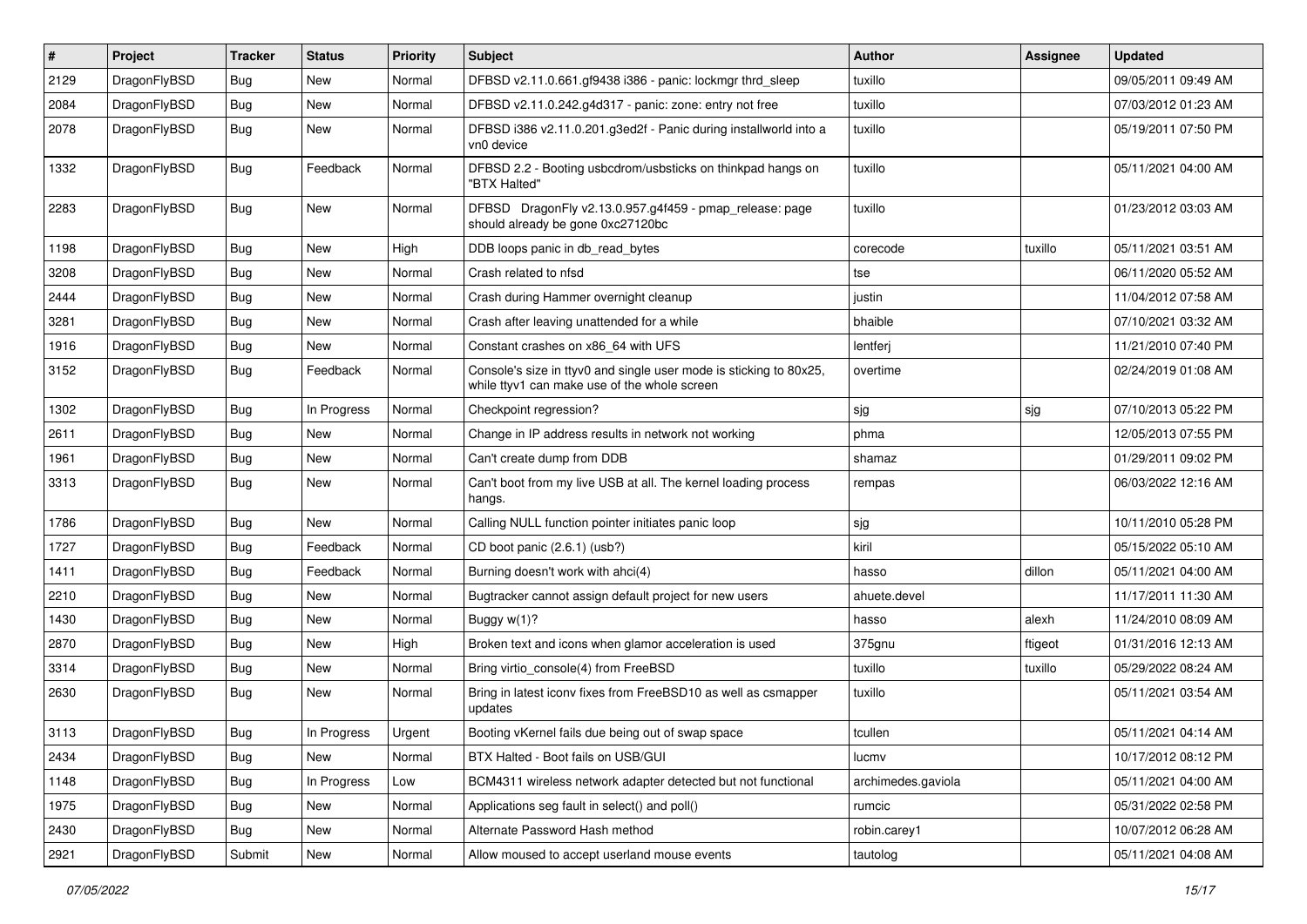| $\sharp$ | Project      | <b>Tracker</b> | <b>Status</b> | <b>Priority</b> | Subject                                                                                          | <b>Author</b> | Assignee  | <b>Updated</b>      |
|----------|--------------|----------------|---------------|-----------------|--------------------------------------------------------------------------------------------------|---------------|-----------|---------------------|
| 3189     | DragonFlyBSD | Bug            | <b>New</b>    | Normal          | Allow DragonFly Mail Agent to accept an alternate config via<br>command line switch              | iang          |           | 08/16/2021 12:42 AM |
| 2423     | DragonFlyBSD | Bug            | <b>New</b>    | Urgent          | After multiple panics/locks, hitting KKASSERT in<br>hammer_init_cursor                           | rumcic        |           | 09/18/2012 02:28 AM |
| 3276     | DragonFlyBSD | Submit         | <b>New</b>    | Normal          | Add option controlling whether gpt expand expands the last partition<br>(needs testing)          | falsifian     |           | 07/10/2021 03:35 AM |
| 3227     | DragonFlyBSD | Submit         | <b>New</b>    | Normal          | Add HAMMER2 instructions in the installation medium README                                       | daftaupe      |           | 03/26/2020 03:34 PM |
| 3135     | DragonFlyBSD | Submit         | New           | Normal          | Add EVFILT_RECV and EVFILT_SEND                                                                  | tautolog      |           | 05/25/2018 09:59 PM |
| 2636     | DragonFlyBSD | <b>Bug</b>     | Feedback      | Low             | Add -x flag to iostat (a la solaris)                                                             | tuxillo       |           | 05/11/2021 04:07 AM |
| 3295     | DragonFlyBSD | Bug            | In Progress   | Normal          | Adapt devel/libvirt for nvmm                                                                     | tuxillo       | tuxillo   | 11/03/2021 04:56 PM |
| 1592     | DragonFlyBSD | <b>Bug</b>     | Feedback      | Normal          | AcpiOSUnmapMemory: Warning, deallocation did not track<br>allocation.                            | eocallaghan   |           | 06/02/2014 07:45 AM |
| 1923     | DragonFlyBSD | Bug            | <b>New</b>    | Normal          | Abysmal NFS performance with IPv6                                                                | ftigeot       |           | 12/05/2010 09:34 PM |
| 2568     | DragonFlyBSD | <b>Bug</b>     | New           | Normal          | <b>AHCI</b> panic                                                                                | josepht       |           | 06/07/2013 05:52 PM |
| 1181     | DragonFlyBSD | Bug            | In Progress   | Normal          | ACX111 panic                                                                                     | elekktretterr |           | 05/11/2021 04:00 AM |
| 3107     | DragonFlyBSD | <b>Bug</b>     | New           | Low             | ACPI interrupt storm when loading i915 on Lenovo T460                                            | oyvinht       |           | 07/15/2020 07:01 AM |
| 2117     | DragonFlyBSD | <b>Bug</b>     | <b>New</b>    | High            | ACPI and/or bce(4) problem with 2.11.0.673.g0d557 on HP DL380<br>G <sub>6</sub>                  | pauska        |           | 08/22/2011 10:15 AM |
| 2816     | DragonFlyBSD | Bug            | <b>New</b>    | Normal          | A multitasking process being debugged can get stuck                                              | phma          |           | 05/19/2015 03:57 AM |
| 2138     | DragonFlyBSD | Bug            | <b>New</b>    | Normal          | > 100% CPU usage                                                                                 | robin.carey1  |           | 09/26/2011 12:20 PM |
| 2688     | DragonFlyBSD | Bug            | <b>New</b>    | Normal          | 67613368bdda7 Fix wrong checks for U4B presence Asrock Z77M<br>difficulty detecting USB keyboard | davshao       |           | 06/28/2014 07:08 PM |
| 2825     | DragonFlyBSD | Bug            | <b>New</b>    | High            | 3x dhclient = hanging system (objcache exhausted)                                                | jaccovonb     | sepherosa | 05/11/2021 03:55 AM |
| 2644     | DragonFlyBSD | <b>Bug</b>     | Feedback      | Normal          | 3.6.0-REL trap 9 on boot                                                                         | memmerto      |           | 11/27/2021 08:08 AM |
| 1293     | DragonFlyBSD | <b>Bug</b>     | <b>New</b>    | Normal          | 2.2.1-REL Installer Request                                                                      | mk            | tuxillo   | 05/11/2021 04:00 AM |
| 2107     | DragonFlyBSD | Bug            | <b>New</b>    | Normal          | 2.10.1 sata dvd drive issue                                                                      | ausppc        |           | 07/31/2011 08:41 PM |
| 2652     | DragonFlyBSD | <b>Bug</b>     | <b>New</b>    | Normal          | 189a0ff3761b47  ix: Implement MSI-X support locks up Lenovo<br>S10 Intel Atom n270               | davshao       |           | 05/14/2014 01:55 AM |
| 599      | DragonFlyBSD | Bug            | <b>New</b>    | Urgent          | 1.9.0 reproducable panic                                                                         | pavalos       |           | 12/22/2010 01:08 AM |
| 570      | DragonFlyBSD | Bug            | Feedback      | Normal          | 1.8.x: ACPI problems                                                                             | qhwt+dfly     |           | 06/02/2014 03:45 AM |
| 604      | DragonFlyBSD | Bug            | In Progress   | Normal          | 1.8.1-RELEASE - clock runs fast on mainboard ASUS P5A-B                                          | yeti          |           | 05/11/2021 03:55 AM |
| 2835     | DragonFlyBSD | Bug            | New           | Normal          | /usr/include/c++/5.0/bits/c++locale.h likes<br>POSIX_C_SOURCE>=200809                            | davshao       |           | 11/18/2015 03:40 AM |
| 600      | DragonFlyBSD | <b>Bug</b>     | New           | Low             | /sys/libkern/karc4random                                                                         | robin carey5  | profmakx  | 01/19/2015 03:07 AM |
| 1990     | DragonFlyBSD | <b>Bug</b>     | New           | Normal          | /mnt too large to mount                                                                          | peur.neu      |           | 02/16/2011 11:24 PM |
| 2930     | DragonFlyBSD | <b>Bug</b>     | New           | High            | 'objcache' causes panic during 'nfs_readdir'                                                     | tofergus      |           | 07/26/2016 01:09 PM |